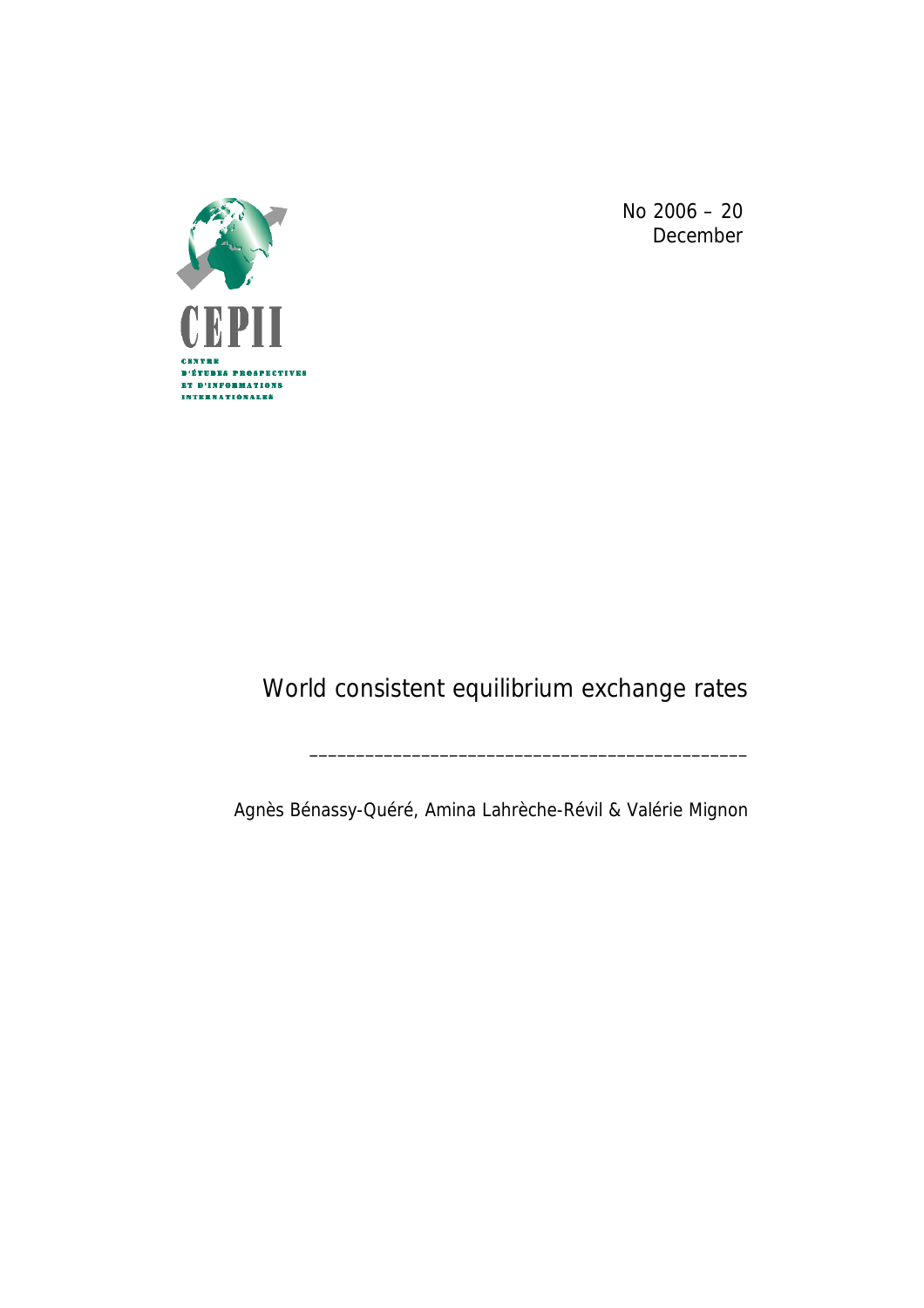# World consistent equilibrium exchange rates

Agnès Bénassy-Quéré, Amina Lahrèche-Révil and Valérie Mignon

No 2006 – 20 December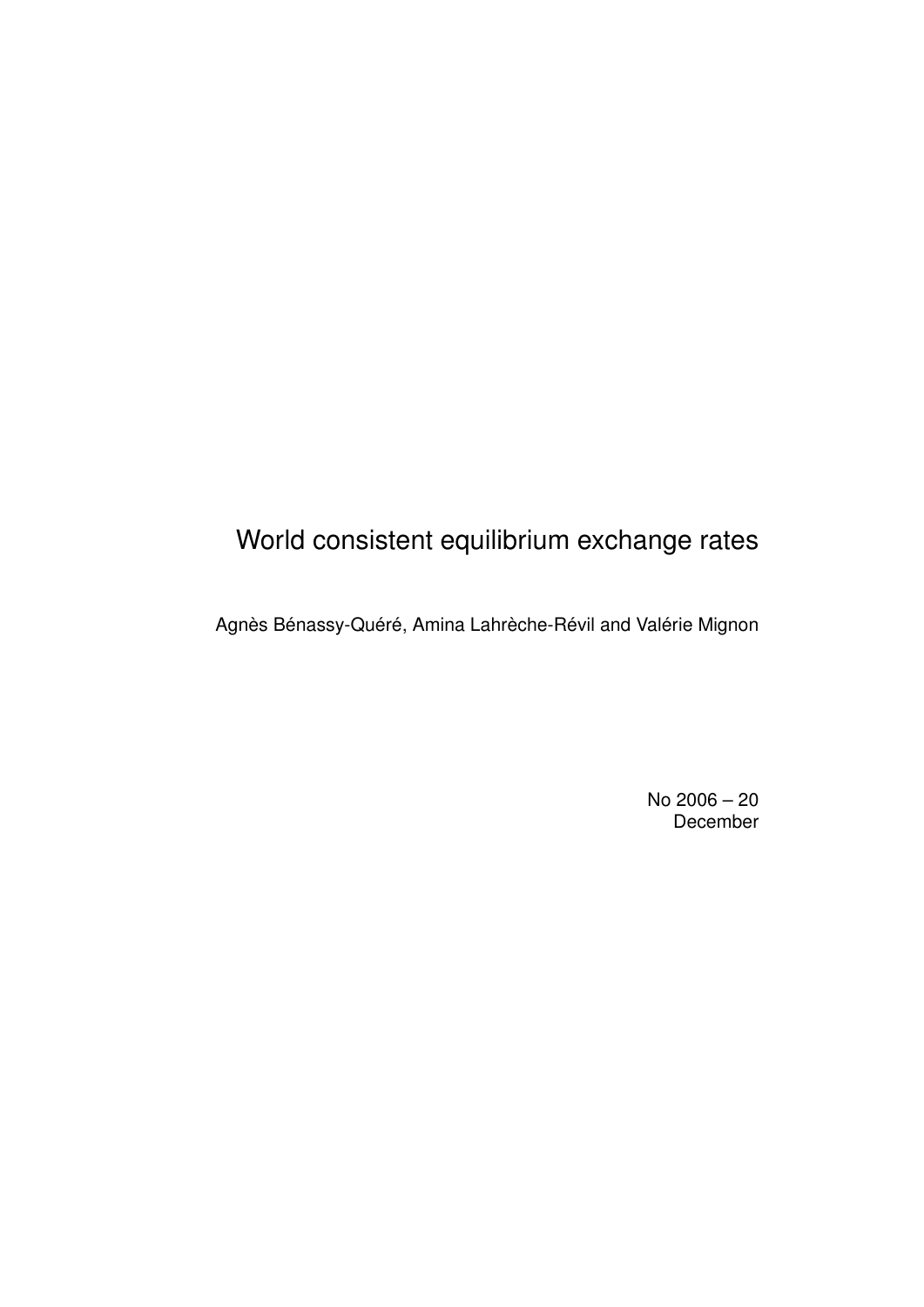## **Contents**

| $\mathbf{1}$ | <b>Introduction</b>                       | 6              |
|--------------|-------------------------------------------|----------------|
| $\mathbf{2}$ | The model                                 | 8              |
| 3            | The data                                  | 10             |
|              | 4 Panel unit root and cointegration tests | 11             |
| 5.           | Real effective equilibrium exchange rates | 14<br>15<br>17 |
| 6            | Bilateral equilibrium exchange rates      | 18             |
|              | Conclusion                                | 21             |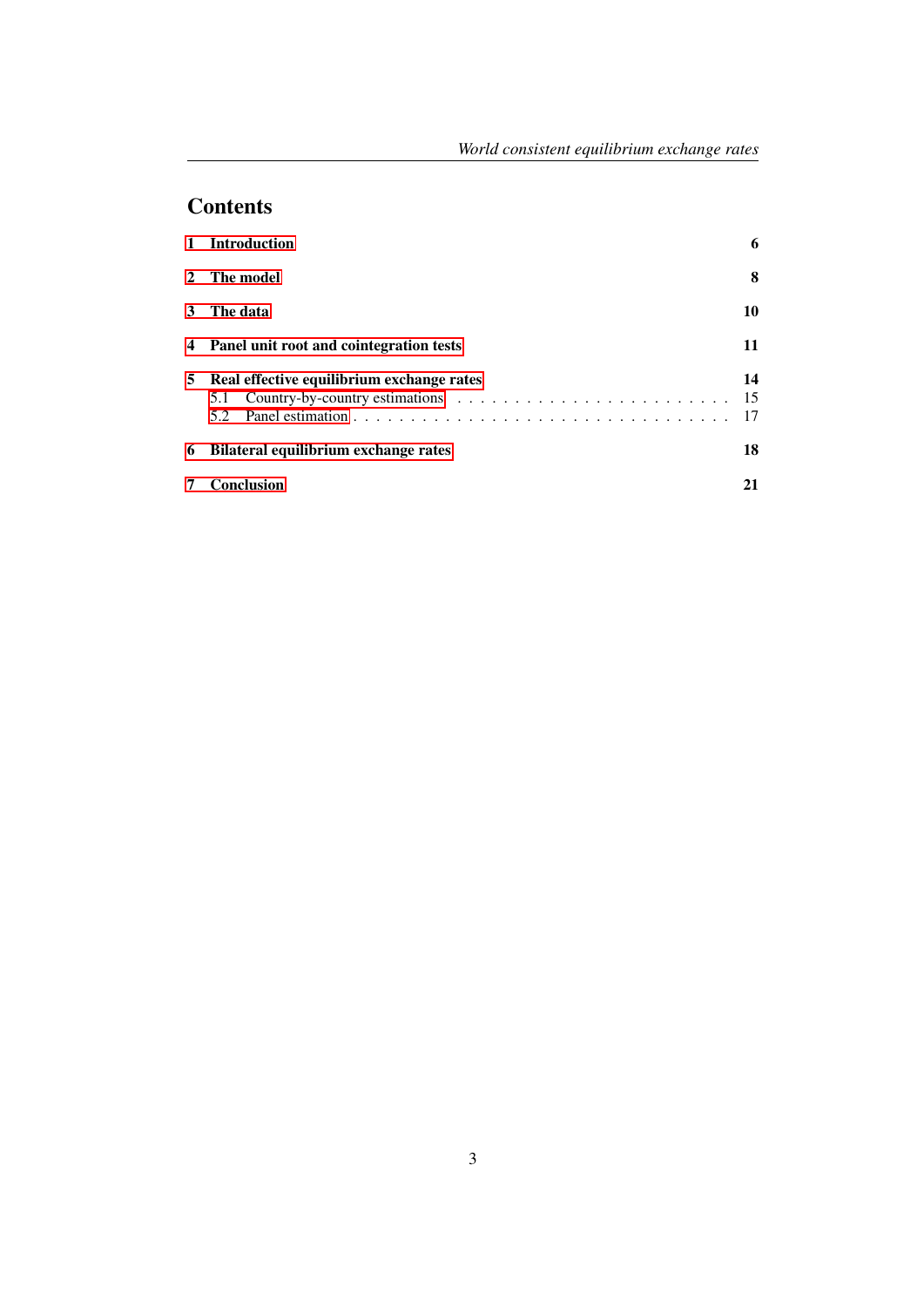#### WORLD CONSISTENT EQUILIBRIUM EXCHANGE RATES

#### **SUMMARY**

The large literature on equilibrium exchange rates has typically focused on country-by-country estimations of equilibrium exchange rates or on consistent estimations of equilibrium exchange rates for a set of industrial economies. Until the mid-1990s, this approach was in line with a two-tier international monetary system. The first tier consisted in a small number of key currencies: the dollar, the Deutschemark, the yen and the British pound. G7 meetings were supposed to provide a coordination forum for these countries. The second tier consisted in all other currencies. Corresponding exchange rates were a national or regional, not multilateral interest.

Since the mid-1990s, the rising share of emerging countries in global imbalances has made such divide no longer adequate. Consistently, the exchange-rate regime of China has often been accused of being one major building block of global imbalances, and some economists have suggested that the forum for international monetary cooperation should move from the G7 to the G20, a group created in 1999 to discuss financial stability issues.

Such evolutions call for the estimation of consistent sets of equilibrium exchange rates for a large number of currencies. This raises the problem of world consistency since the equilibrium exchange rate of all currencies cannot be determined independently one from another. World inconsistency can result from two problems. First, real effective misalignments of currencies out of the considered sample are implicitly assumed to be the mirror image of those of the currencies under review. Second, only  $N - 1$  independent bilateral equilibrium exchange rates can be derived from a set of  $N$  effective rates. Using panel cointegration techniques, we investigate these two problems by estimating two sets of equilibrium exchange rates, both in effective and bilateral terms, and by varying the assumptions concerning the rest of the world and the numeraire currency. In the first set, we consider 15 currencies of the G20 in a closed setting, *i.e*. without introducing the rest of the world. In the second set, we add the rest of the world. We then derive bilateral equilibrium exchange rates using both methods.

We show that the way the rest of the world is tackled has a major impact on the measure of exchange-rate misalignments, especially for bilateral misalignments. For instance, the extent of renminbi under-valuation against the USD is found between 30% and 60% in 2004, depending on the way the  $Nth$  currency problem is tackled. In effective terms, the misalignment ranges from 31 to 45%.

#### ABSTRACT

This paper proposes a systematic analysis of the problem of world consistency when deriving equilibrium exchange rates. World inconsistency can arise for two reasons. First, real effective misalignments of currencies out of the considered sample are implicitly assumed to be the mirror image of those of the currencies under review. Second, only  $N - 1$  independent bilateral equilibrium exchange rates can be derived from a set of  $N$  effective rates. Here we measure the extent of these two problems by estimating equilibrium exchange rates for 15 countries of the G20 in effective as well as bilateral terms and by varying the assumptions concerning the rest of the world and the numeraire currency. Our results show that the way the rest of the world is tackled has a major impact on the calculation of effective misalignments and especially bilateral misalignments.

#### *JEL* Classification: F31, C23.

Keywords: equilibrium exchange rates, BEER approach, world consistency.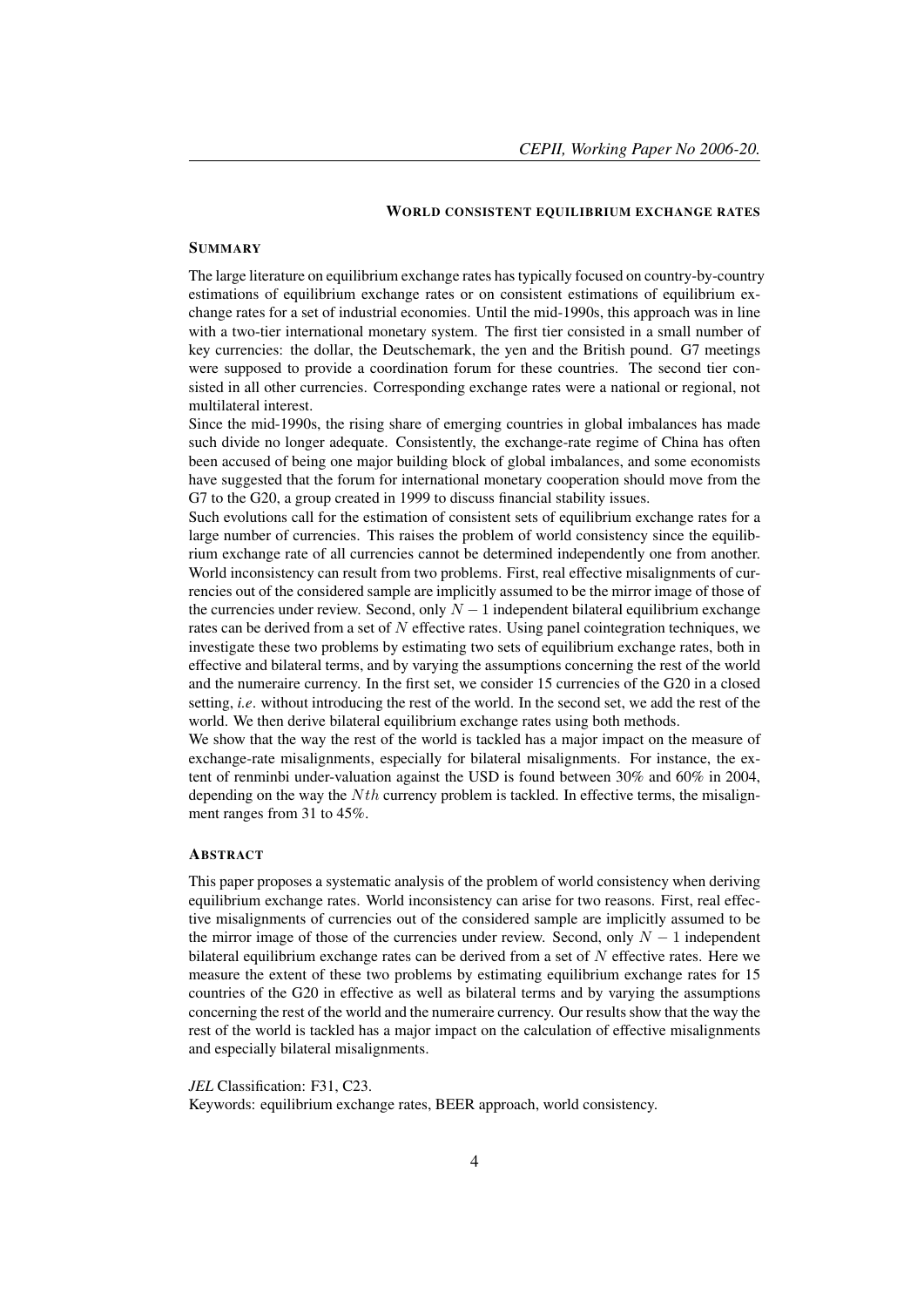#### COHÉRENCE MONDIALE DES TAUX DE CHANGE D'ÉQUILIBRE

#### RÉSUMÉ LONG

L'importante littérature sur les taux de change d'équilibre s'est, jusqu'à présent, essentiellement concentrée sur des estimations pays par pays ou sur des estimations cohérentes pour un ensemble de pays industrialisés. Jusqu'au milieu des années 1990, cette approche était en phase avec un système monétaire international hiérarchisé, dominé par un petit nombre de devises-clés : le dollar, le Deutschemark, le yen et la livre Sterling. Les réunions du G7 étaient supposées fournir un forum de coordination pour ces pays. Venaient ensuite les "petites" monnaies, dont les taux de change étaient des sujets d'intérêt seulement au niveau national, voire régional.

Depuis le milieu des années 1990, la part croissante des pays émergents dans les déséquilibres mondiaux a rendu cette distinction inopérante. Ainsi le régime de change de la Chine a-t-il souvent été accusé d'être l'une des sources de ces déséquilibres, et certains économistes ont suggéré de déplacer le forum de coordination monétaire du G7 vers le G20, un groupe créé en 1999 à la suite des crises financières de la fin des années 1990.

De telles évolutions requièrent l'estimation de taux de change d'équilibre pour un grand nombre de monnaies. Ceci soulève un problème de cohérence mondiale puisque les taux de change d'équilibre de tous les pays du monde ne peuvent être déterminés de manière indépendante. Deux phénomènes peuvent être source d'incohérence. D'abord, les désajustements des monnaies restées à l'extérieur de l'échantillon d'étude sont implicitement considérés comme le simple reflet des désajustements de monnaies figurant dans l'échantillon. Ensuite, seuls  $N-1$  taux de change bilatéraux indépendants peuvent être déduits d'un ensemble de N taux de change effectifs. En utilisant des techniques de cointégration, nous étudions ici ces deux problèmes en procédant à l'estimation de deux ensembles de taux de change d'équilibre, à la fois en termes effectifs et bilatéraux, et en faisant varier les hypothèses concernant la prise en compte du reste du monde et la monnaie numéraire. Dans un premier temps, nous considérons 15 monnaies du G20 en circuit fermé, c'est-à-dire sans introduire le reste du monde. Dans un second temps, nous introduisons le reste du monde. Nous calculons alors les taux de change d'équilibre bilatéraux selon ces deux méthodes.

Les résultats confirment l'importance de la prise en compte du reste du monde dans la mesure des désajustements de change. Par exemple, la sous-évaluation du renminbi par rapport au dollar US varie de 30 à 60% en 2004, selon la manière dont la question de la Nième monnaie est traitée. En termes effectifs, la sous-évaluation varie entre 31 et 45%.

#### RÉSUMÉ COURT

Nous proposons une analyse systématique du problème de la cohérence mondiale pour le calcul des taux de change d'équilibre. L'incohérence des calculs peut venir de deux sources. D'abord, les désajustements des monnaies restées à l'extérieur de l'échantillon d'étude sont implicitement considérés comme le simple reflet des désajustements de monnaies figurant dans l'échantillon. Ensuite, seuls  $N - 1$  taux de change bilatéraux indépendants peuvent être déduits d'un ensemble de  $N$  taux de change effectifs. Nous mesurons l'ampleur de ces deux problèmes en estimant des taux de change d'équilibre pour 15 monnaies du G20 en termes effectifs et bilatéraux, et selon différentes hypothèses concernant le reste du monde et la monnaie numéraire. Nos résultats confirment l'importance de cette question pour la mesure des désajustements de taux de change, particulièrement en termes bilatéraux.

#### Classification *JEL* : F31, C23.

Mots clés : taux de change d'équilibre, approche BEER, cohérence mondiale.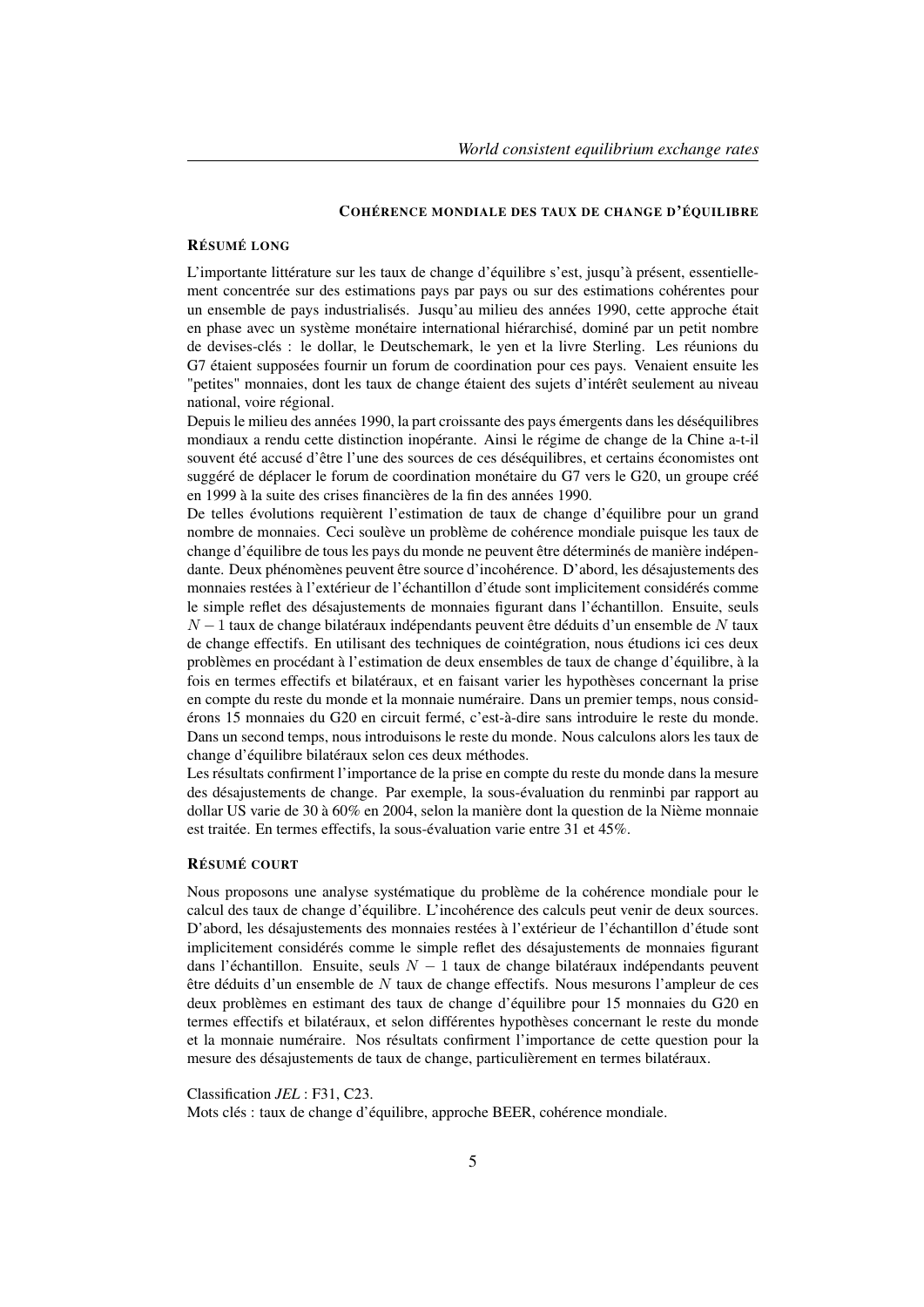#### WORLD CONSISTENT EXCHANGE RATES

*Agnès Bénassy-Quéré*[1](#page-5-1) *Amina Lahrèche-Révil*[2](#page-5-2) *and Valérie Mignon*[3](#page-5-3)

## <span id="page-5-0"></span>1 Introduction

The large literature on equilibrium exchange rates has typically focused on countryby-country estimations of equilibrium exchange rates (Clark and MacDonald, 1998) or on consistent estimations of equilibrium exchange rates for a set of industrial economies (Williamson, 1994; Wren Lewis and Driver, 1998). Until the mid-1990s, this approach was in line with a two-tier international monetary system. The first tier consisted in a small number of key currencies: the dollar, the Deutschemark, the yen and the British pound.  $G7$  meetings<sup>[4](#page-5-4)</sup> were supposed to provide a coordination forum for these countries. The second tier consisted in all other currencies. Corresponding exchange rates were a national or regional, not multilateral interest.

Since the mid-1990s, the rising share of emerging countries in global imbalances has made such divide no longer adequate. In 2005, for instance, advanced economies totalized a current account deficit of USD bn 451. The same year, developing Asian countries and the Middle East together experienced an aggregate surplus of USD bn  $327<sup>5</sup>$  $327<sup>5</sup>$  $327<sup>5</sup>$  Consistently, the exchange-rate regime of China has often been accused of being one major building block of global imbalances, and some economists have suggested that the forum for international monetary cooperation should move from the G7 to the G20, a group created in 1999 to discuss financial stability issues.<sup>[6](#page-5-6)</sup>

Such evolutions call for the estimation of consistent sets of equilibrium exchange rates for a large number of currencies. Steps in this direction have been taken by Alberola *et al.* (1999) and Bénassy-Quéré *et al*. (2004). These papers use panel cointegration techniques to derive consistent real, effective equilibrium exchange rates for a group of 12 and 15 currencies, respectively. Then, bilateral equilibrium exchange rates are derived by inverting the weighted matrix of effective rates. However this matrix is bound to be singular since only  $(N - 1)$  bilateral exchange rates can be

<span id="page-5-1"></span><sup>&</sup>lt;sup>1</sup>CEPII (agnes.benassy@cepii.fr). We are grateful to George von Furstenberg and Wing Woo for useful comments, and to Emmanuel Dubois for computer assistance. The usual disclaimer applies.

<span id="page-5-2"></span><sup>&</sup>lt;sup>2</sup>University of Amiens (amnina.lahreche@gmail.com).

<span id="page-5-4"></span><span id="page-5-3"></span> $3$ University of Paris 10 and CEPII (valerie.mignon@cepii.fr).

<sup>4</sup>The G7 is an informal group of the seven most advanced countries, *i.e*. Canada, France, Germany, Italy, Japan, the United Kingdom and the United States. It can meet either on a heads of state and government basis or on a ministers basis. G7-finance meetings have played a role for exchange-rate coordination, especially in 1985 (Plaza agreement) and in 1987 (*Le Louvre* agreement).

<span id="page-5-6"></span><span id="page-5-5"></span><sup>5</sup> IMF, *World Economic Outlook*, September 2005.

<sup>&</sup>lt;sup>6</sup>See Bergsten (2004) or O'Neill and Hormats (2004). The G20 includes all G7 countries plus Argentina, Australia, Brazil, China, India, Indonesia, Korea, Mexico, Russia, Saudi Arabia, South Africa and Turkey.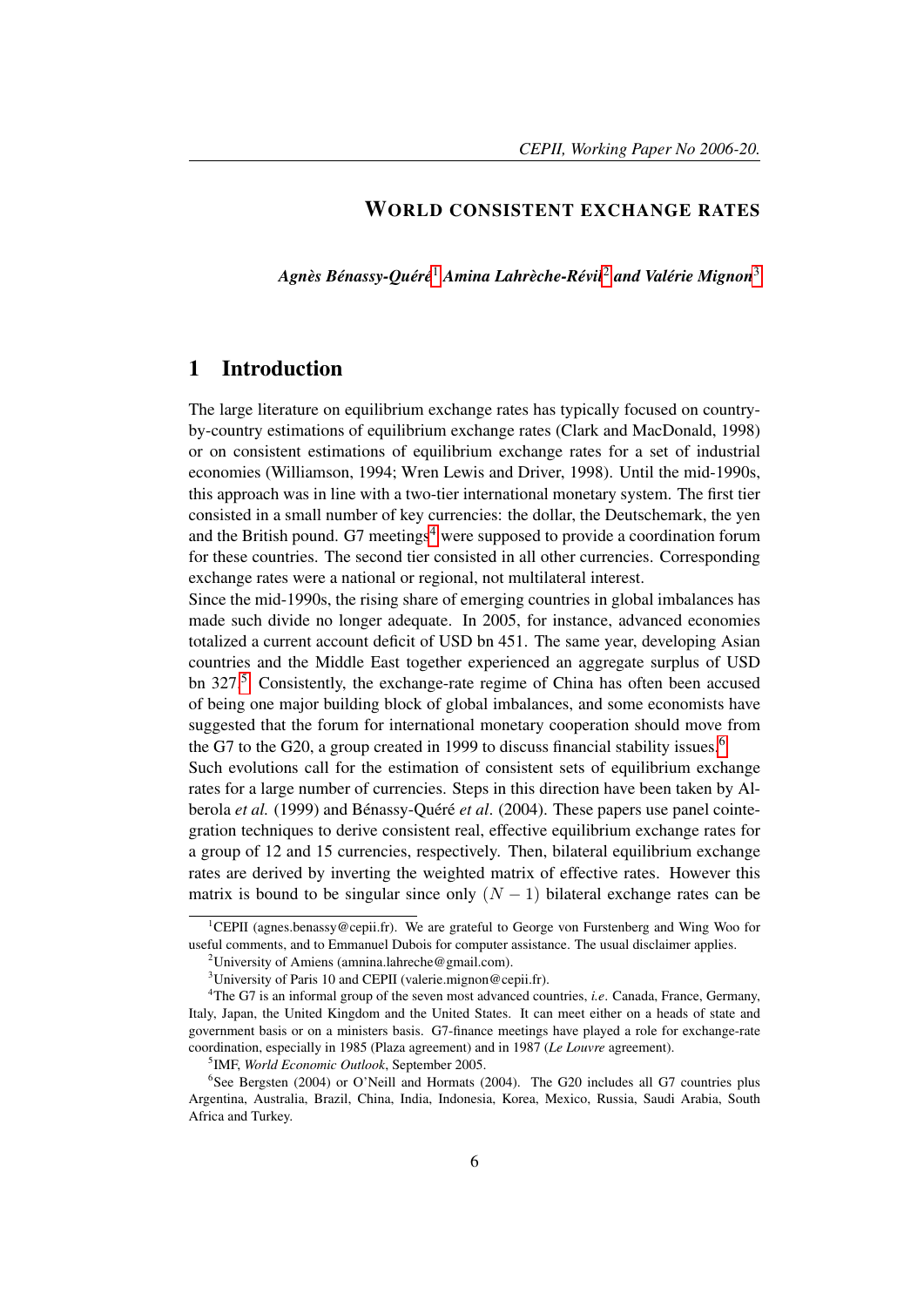derived from  $N$  effective rates. Both papers choose to discard one currency — the numeraire one  $\frac{d}{dx}$  *i.e.* to remove one line and one column from the matrix. This amounts to assuming that the misalignment of one currency is the mirror image of the misalignments of all other currencies. Yet, this is not necessarily the case since not all countries are covered in the analysis. Specifically, the misalignment of the rest of the world (RoW hereafter) is implicitly aggregated to that of the numeraire currency. Depending on the extent of the RoW misalignment, this may lead to biased estimations of bilateral misalignments.

To solve this problem, the rest of the world can be used as the numeraire, as in Faruqee *et al.* (1999): real effective exchange rates are calculated for a sample of  $N$  countries, and  $N$  bilateral misalignments are then derived against the RoW which is used as the numeraire. Again, this approach is appropriate to the extent that the RoW misalignment (in effective terms) is the mirror image of that of the  $N$  countries of the sample. Even here, this is not necessarily the case, for instance due to world imbalances: if the world current account is negative<sup>[7](#page-6-0)</sup>, then discarding the current account of the rest of the world leads to a bias in favor of an over-valuation of all currencies against the rest of the world.

This paper aims at shedding some light on the world consistency problem when deriving equilibrium exchange rates. We rely on the simple model of equilibrium exchange rate proposed by Alberola *et al.* (1999), where the equilibrium exchange rate depends on the net foreign asset position and on a Balassa-Samuelson effect. We apply this model to two different sets of real effective exchange rates, successively. In the first one, 15 currencies of the G20 are considered in a closed setting, *i.e.* the real effective exchange rate of each currency is calculated as the weighted average of bilateral exchange rates against the 14 other currencies. Then, bilateral equilibrium exchange rates are derived by inverting the weighting matrix while discarding one equilibrium rate. In the second experiment, we add a synthetic, rest-of-the world currency to the sample. Hence we have 16 currencies, and each real effective exchange rate is calculated as a weighted average of bilateral rates against the other 15 currencies, including the rest of the world. Bilateral equilibrium rates are ultimately derived in the same way as before. By comparing the two methods and varying the numeraire currency, we are able to measure the importance of correctly accounting for RoW misalignments when deriving world-consistent equilibrium exchange rates. The present paper uses cointegration analysis on quarterly data over the period 1980.Q1- 2004.Q3 to derive equilibrium exchange rates. Hence it follows the BEER tradition initiated by Clark and MacDonald (1998). Working on quarterly data allows us to discard the 1970s from our sample, which is necessary when dealing with emerging economies. Two sets of estimations are successively performed: country-by-country cointegration estimations, and panel cointegration estimations. Comparing the results with both methodologies allows us to point which currencies do not follow the standard pattern. The results turn out to be unsatisfactory regarding both robustness

<span id="page-6-0"></span><sup>&</sup>lt;sup>7</sup>which has been the case over the past. In 2005, the world deficit represented 10% of the aggregate deficit of advanced economies; in 2001, it represented as much as 80%. See IMF, *op.cit.*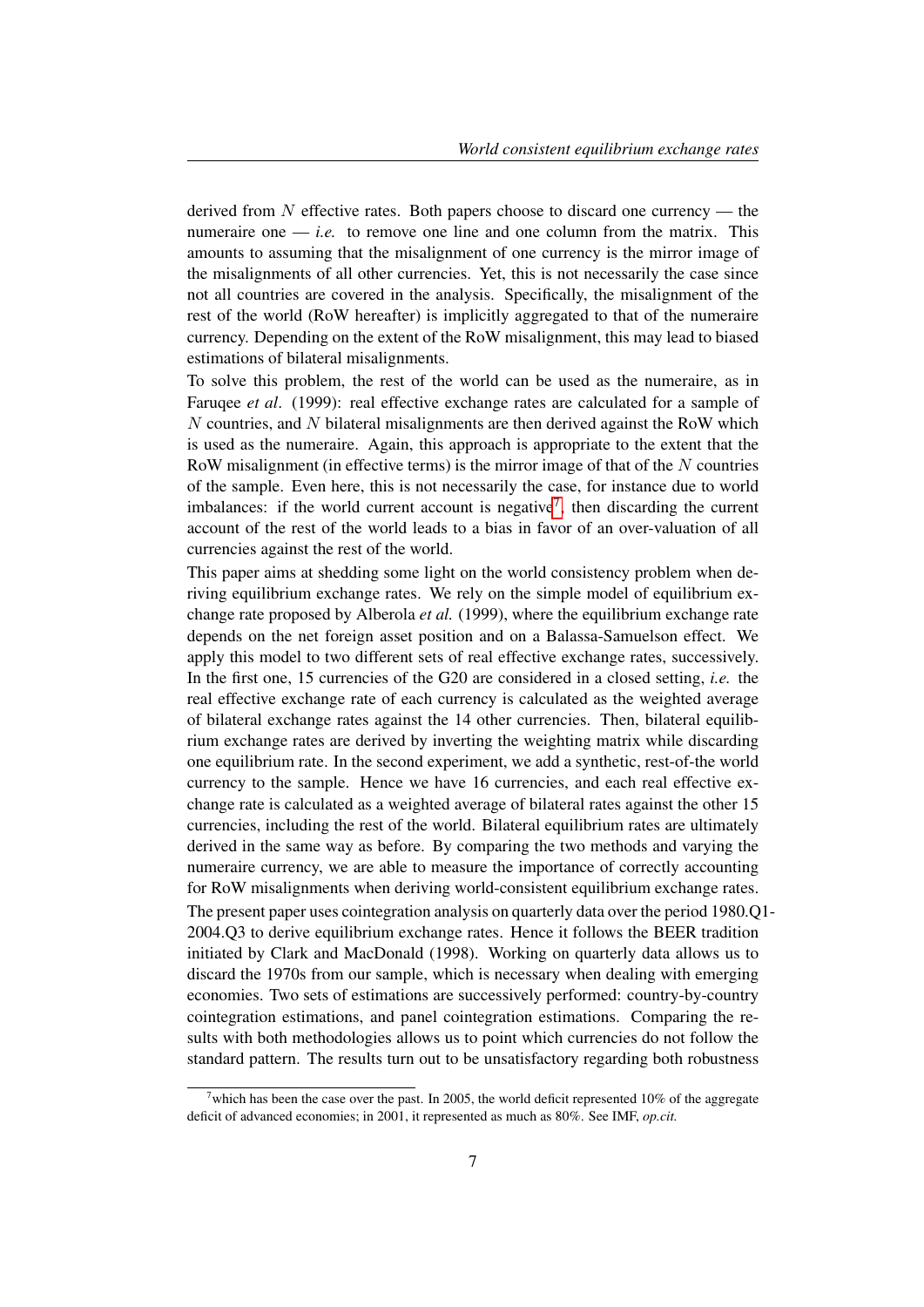and consistency. Panel estimations of equilibrium real exchange rates have been de-veloped in the early 2000s by a number of authors.<sup>[8](#page-7-1)</sup> The novelty of the present paper is to specifically study the extent of the world consistency problem.

The paper is organized as follows. The theoretical model of equilibrium exchange rate is briefly presented in Section 2. Section 3 describes the data set. Section 4 reports the results of unit root and cointegration tests. Real effective misalignments are derived in Section 5, and bilateral misalignments in Section 6. Section 7 concludes.

## <span id="page-7-0"></span>2 The model

We rely on the stock-flow model developed by Alberola (2003) and Alberola *et al*. (1999, 2002). The real exchange rate q is defined as the (log) relative price of foreign goods. With  $p^*$  denoting the (log) foreign price index and p the domestic one, and s standing for the logarithm of the nominal exchange rate (price of the foreign currency), we have:

$$
q = s + p^* - p \tag{1}
$$

Denoting  $\alpha$  the share of tradable goods in the price index,  $p^T$  the price level of tradable goods, and  $p^{NT}$  the price level of non-tradable goods (both in logarithms) and referring to foreign prices with a star, the real exchange rate can also be written as follows (the share of non-tradables is assumed to be the same across countries): $9$ 

$$
q = (s + p^{T*} - p^T) + (1 - \alpha) \left[ (p^{NT*} - p^{T*}) - (p^{NT} - p^T) \right]
$$
 (2)

The first term, denoted  $q<sup>T</sup>$  hereafter, refers to the relative price of tradable goods across countries. It is determined by the equilibrium condition of the balance of payments. The second term  $(q^{NT})$  in the following) is proportional to the ratio of the foreign to domestic relative price of non-tradable goods. In emerging countries, nontradable goods are expected to be cheaper than in industrial countries because wages are lower whereas productivity in this sector is similar. Hence, the real value of the currency is lower (q is higher) due to the non-tradable sector. This is the Balassa-Samuelson effect which is driven by relative productivity in the tradable relative to the non-tradable sector.

The equilibrium exchange rate, denoted  $\bar{q}$ , is then defined as the one that achieves equilibrium both internally and externally:

<span id="page-7-3"></span>
$$
\bar{q} = \bar{q}^T + \bar{q}^{NT} \tag{3}
$$

The external contribution to the equilibrium exchange rate ( $\bar{q}^T$ ) is derived from balance of payment equilibrium when net capital flows correspond to normal adjustment of the net foreign asset position F towards its desired level  $\tilde{F}$ :

<span id="page-7-2"></span><span id="page-7-1"></span><sup>8</sup> See, for instance Maeso-Fernandez *et al*. (2001, 2004), Égert (2003), Barisone *et al*. (2006). <sup>9</sup>See MacDonald (1997) for details.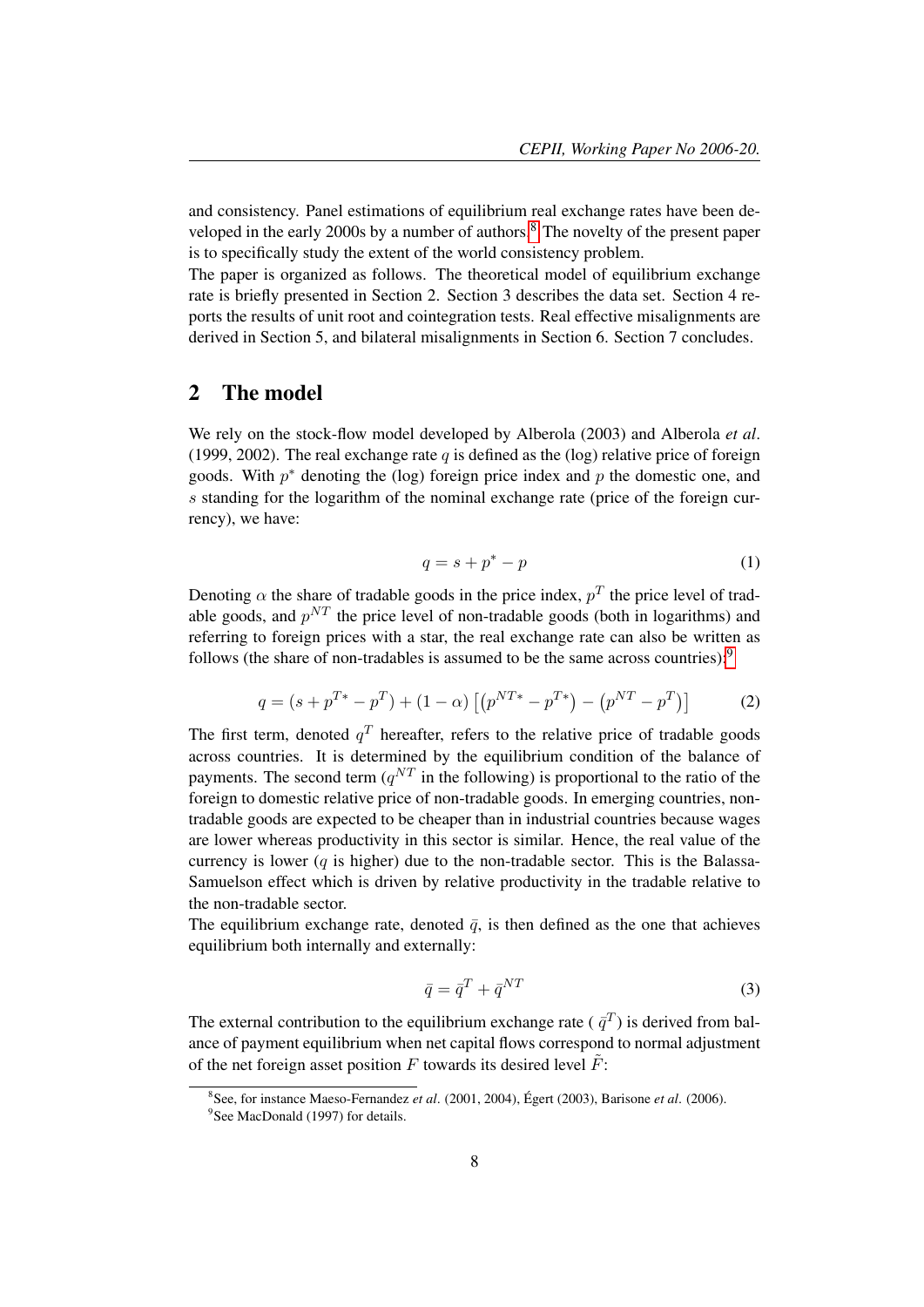$$
B = \eta \left( \tilde{F} - F_{-1} \right) + gF_{-1} \tag{4}
$$

where B is the current account, q the growth rate of nominal GDP,  $F_{-1}$  is the net foreign asset position at the end of the previous period and  $0 < \eta < 1$ . Suppose the net foreign asset position (NFA hereafter) is at its desired level:  $F = \tilde{F}$ .

In this case, the current account must be positive if the NFA is positive in order to keep the NFA-to-GDP ratio constant:  $B = qF_{-1} > 0$ . Conversely, if the NFA is negative, then the country must run a current account deficit to keep the NFA ratio constant.

Suppose now that domestic asset holders want to increase their NFA towards the desired level ( $\tilde{F} > F_{-1}$ ). In this case, the current account must adjust upward. In emerging countries, the desired NFA position may be negative. If the desired net debt is higher than its present level, then  $F < F_{-1}$ , which is consistent with a current account deficit. Conversely, if  $0 > \tilde{F} > F_{-1}$ , then the country should run a current account surplus or adjust it upward in order to reduce its net debt vis-à-vis the rest of the world.

With b and f denoting the ratios of respectively  $B$  and  $F$  to GDP, we get:

<span id="page-8-1"></span>
$$
b = \eta \left( \tilde{f} - f_{-1} \right) + \frac{g(1+\eta)}{1+g} f_{-1} \tag{5}
$$

In turn, the current account will depend on price competitiveness  $(q^T)$  and on net income from the NFA:[10](#page-8-0)

<span id="page-8-2"></span>
$$
b = \gamma q^T + \frac{r^*}{1+g} f_{-1}
$$
 (6)

where  $\gamma > 0$  and  $r^*$  is the international interest rate. Putting together Equations [\(5\)](#page-8-1) and [\(6\)](#page-8-2), we get the expression of  $\bar{q}^T$ :

<span id="page-8-4"></span>
$$
\bar{q}^T = \frac{1}{\gamma} \left( \eta \tilde{f} - \left( \eta + \frac{r^* - g(1 + \eta)}{1 + g} \right) f_{-1} \right) \tag{7}
$$

The real equilibrium exchange rate depreciates ( $\bar{q}^T$  rises) if the desired NFA increases or if the observed NFA falls.<sup>[11](#page-8-3)</sup> The desired NFA may be influenced by expected interest rate differentials. In the long run, however, the real interest parity should hold, or at least the risk premium should be constant. Therefore, the desired NFA is assumed exogenous here. In the econometric analysis, it will appear in the constant or in the country fixed effects.

The internal contribution to the equilibrium exchange rate  $(\bar{q}^{NT})$  derives from a Balassa-Samuelson effect and can be expressed as:

<span id="page-8-5"></span>
$$
\bar{q}^{NT} = (1 - \alpha) \left[ \left( z^{T*} - z^{NT*} \right) - \left( z^T - z^{NT} \right) \right] \tag{8}
$$

<span id="page-8-3"></span><span id="page-8-0"></span> $10$ For simplicity, we disregard exogenous factors that also impact on the current account.

<sup>&</sup>lt;sup>11</sup>The sufficient condition for the parenthesis in front of  $f_{-1}$  to be positive is that  $\eta + r^* - g > 0$ , which is likely to be the case, except for a very low adjustment speed  $\eta$ .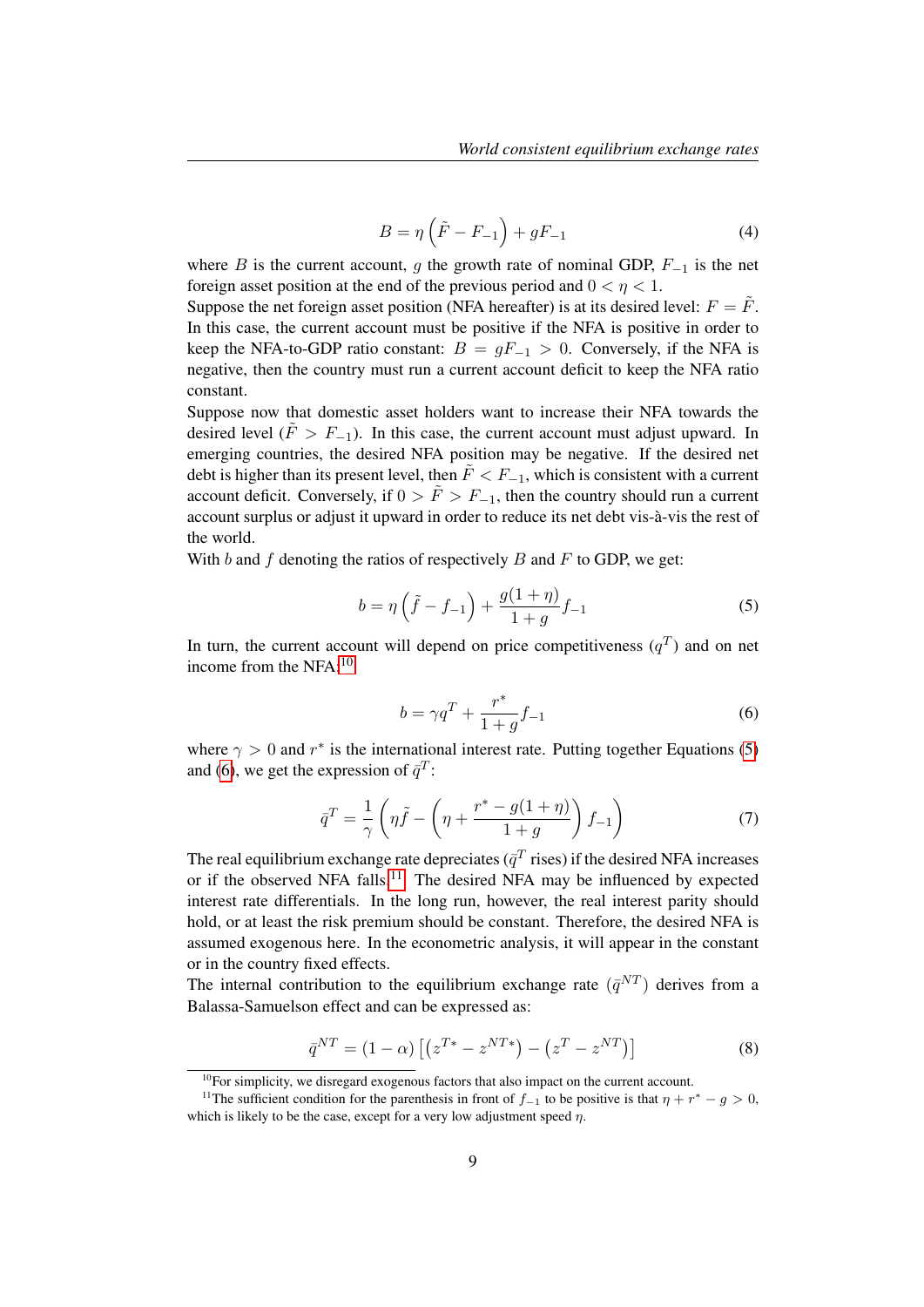where  $z^i$  stands for labor productivity in sector  $i$   $(i = NT, T)$ . In an emerging economy, the productivity differential between the traded-good sector and the nontraded good sector is lower than in an advanced economy. This translates into a positive value of  $\bar{q}^{NT}$ , *i.e.* the domestic currency is weaker than its purchasing power parity level.

From [\(3\)](#page-7-3), [\(7\)](#page-8-4) and [\(8\)](#page-8-5), we get the real equilibrium exchange rate:

<span id="page-9-1"></span>
$$
\bar{q} = \frac{1}{\gamma} \left( \eta \tilde{f} - \left( \eta + \frac{r^* - g(1 + \eta)}{1 + g} \right) f_{-1} \right) + (1 - \alpha) \left[ \left( z^{T*} - z^{NT*} \right) - \left( z^T - z^{NT} \right) \right]
$$
\n(9)

The real exchange rate  $(\bar{q})$  is expected to be a negative function of the net foreign asset position  $f$  and a positive function of relative productivity differentials. Equation [\(9\)](#page-9-1) can be estimated econometrically.

#### <span id="page-9-0"></span>3 The data

We consider 15 currencies corresponding to Argentina (ARG), Australia (AUS), Brazil (BRA), Canada (CAN), China (CHN), the United Kingdom (GBR), Indonesia (IDN), India (IND), Japan (JPN), Korea (KOR), Mexico (MEX), Turkey (TUR), the United States (USA), South Africa (ZAF) and the Euro composite (ZZM).<sup>[12](#page-9-2)</sup> In a second step, a 16th currency corresponding to the rest of the world (RoW) is added to the analysis.[13](#page-9-3) Data are quarterly and cover the period from 1980.Q1 to 2004.Q3. The dependent variable is the real effective exchange rate  $(q_t)^{14}$  $(q_t)^{14}$  $(q_t)^{14}$ , and the two explanatory variables are the stock of net foreign assets  $(nfa_t)$  and a proxy for relative productivity differentials  $(relp_t)$ .<sup>[15](#page-9-5)</sup>  $q_t$  and  $relp_t$  are in logarithms whereas  $nf_a$  is expressed as a percentage of GDP:

<span id="page-9-6"></span>
$$
q_t = f(nfa_t, relp_t)
$$
\n<sup>(10)</sup>

The real effective exchange rate for each country is calculated as a weighted average of real bilateral exchange rates against each partner. Bilateral rates are derived with consumer price indices and based in 1990.Q1. They are weighted with the share of each partner in imports and exports of goods and services in 2003. Note that intra-Eurozone trade is excluded and that trade weights are normalized to sum to one across G20 or G20+RoW partners, alternatively (the weighting matrix is reported in the appendix, Table A.2).

<span id="page-9-2"></span><sup>&</sup>lt;sup>12</sup>Hence, our sample covers all G20 countries except Russia and Saudi Arabia. France, Germany and Italy are grouped into the euro area.

<span id="page-9-3"></span> $13$ The rest of the world includes 64 countries, which were selected for data availability and altogether represent 15.6% of world GDP. With G20 countries totalizing 83.3% of world GDP, the countries in our study cover 98.9% of world GDP. The countries included in the RoW aggregate are listed in the data appendix (Table A.1).

<span id="page-9-4"></span> $14A$  rise in q denotes a depreciation in real terms.

<span id="page-9-5"></span><sup>&</sup>lt;sup>15</sup>See the appendix for a detailed description of the data.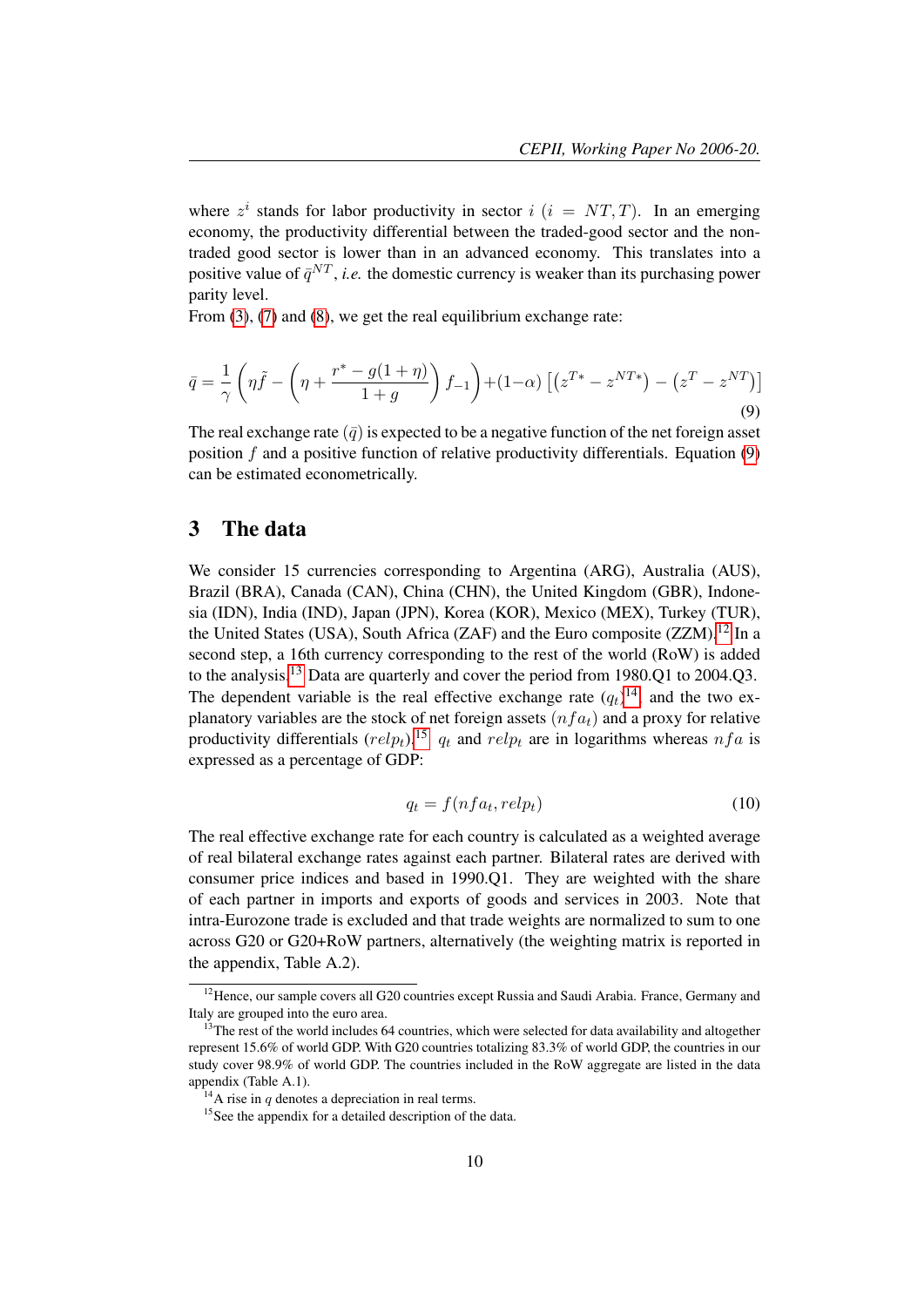The net foreign asset position of each country is constructed from the Lane and Milesi-Ferretti database.<sup>[16](#page-10-1)</sup> Note that the NFA position for the RoW is defined as the difference between (i) the sum of NFAs across all the countries included in the database<sup>[17](#page-10-2)</sup>, and (ii) the sum of the NFAs over our G20 countries or zones. This aggregate NFA is normalized on the corresponding GDP. We calculate the ratio of end-of-year NFA to annual GDP and then linearly interpolate to get quarterly data. Concerning relative productivity of tradables versus non-tradables, we follow Alberola *et al*. (1999) in using a proxy given by the ratio of the consumer price index  $(CPI)$  to the producer price index  $(PPI)$ . The reason for such approximation is that the CPI contains more non-tradable goods (especially services) than the PPI. Indeed, according to the IMF *International Financial Statistics*, the producer price index covers agricultural and industrial prices for the first commercial transaction. Services are not included in this index, which makes it an acceptable proxy for tradable good prices. Considering that only the CPI includes non-tradable goods, we have:

$$
\frac{CPI}{PPI} = \left(\frac{P^{NT}}{P^T}\right)^{1-\alpha} \tag{11}
$$

where  $\alpha$  is the share of tradable goods in the price index,  $P<sup>T</sup>$  the price level of tradable goods, and  $P^{NT}$  the price level of non-tradable goods. This ratio rises with relative productivity in the tradable sector compared to the non-tradable one.

For each country, we calculate this ratio both for the domestic economy and for an aggregate foreign economy which is a weighted average of foreign partners, using the same weights as for real effective exchange rates. Then, we define  $rpi$  as the log of the ratio between  $CPI/PPI$  in the domestic economy and in the foreign economy:

$$
rpi = (1 - \alpha) \left[ (p^{NT} - p^T) - (p^{NT*} - p^{T*}) \right]
$$
 (12)

rpi is expected to rise if the relative productivity of the tradable sector (compared to the non-tradable one) increases faster than in the rest of the world. Hence the coefficient on rpi in Equation [\(10\)](#page-9-6) is expected to be negative, *i.e*. a rise in rpi leads to a real appreciation of the domestic currency.  $rpi$  is based on quarterly price data, except for three countries (Argentina, Brazil, China) at the beginning of the period and for the RoW over the whole sample, where a linear interpolation is used.

#### <span id="page-10-0"></span>4 Panel unit root and cointegration tests

As a first step, various panel unit root tests are carried out. Levin and Lin (1992,  $1993$ <sup>[18](#page-10-3)</sup>, Breitung (2000) and Hadri (2000) tests are based on a common unit root process. In other words, in the Dickey-Fuller-type regression:

<span id="page-10-2"></span><span id="page-10-1"></span><sup>&</sup>lt;sup>16</sup>See Lane and Milesi-Ferretti (2006).

 $17$ This sum amounts to -5% of world GDP in 2004, consistent with world trade discrepancy which is generally found negative.

<span id="page-10-3"></span> $18$ See also Levin, Lin and Chu (2002).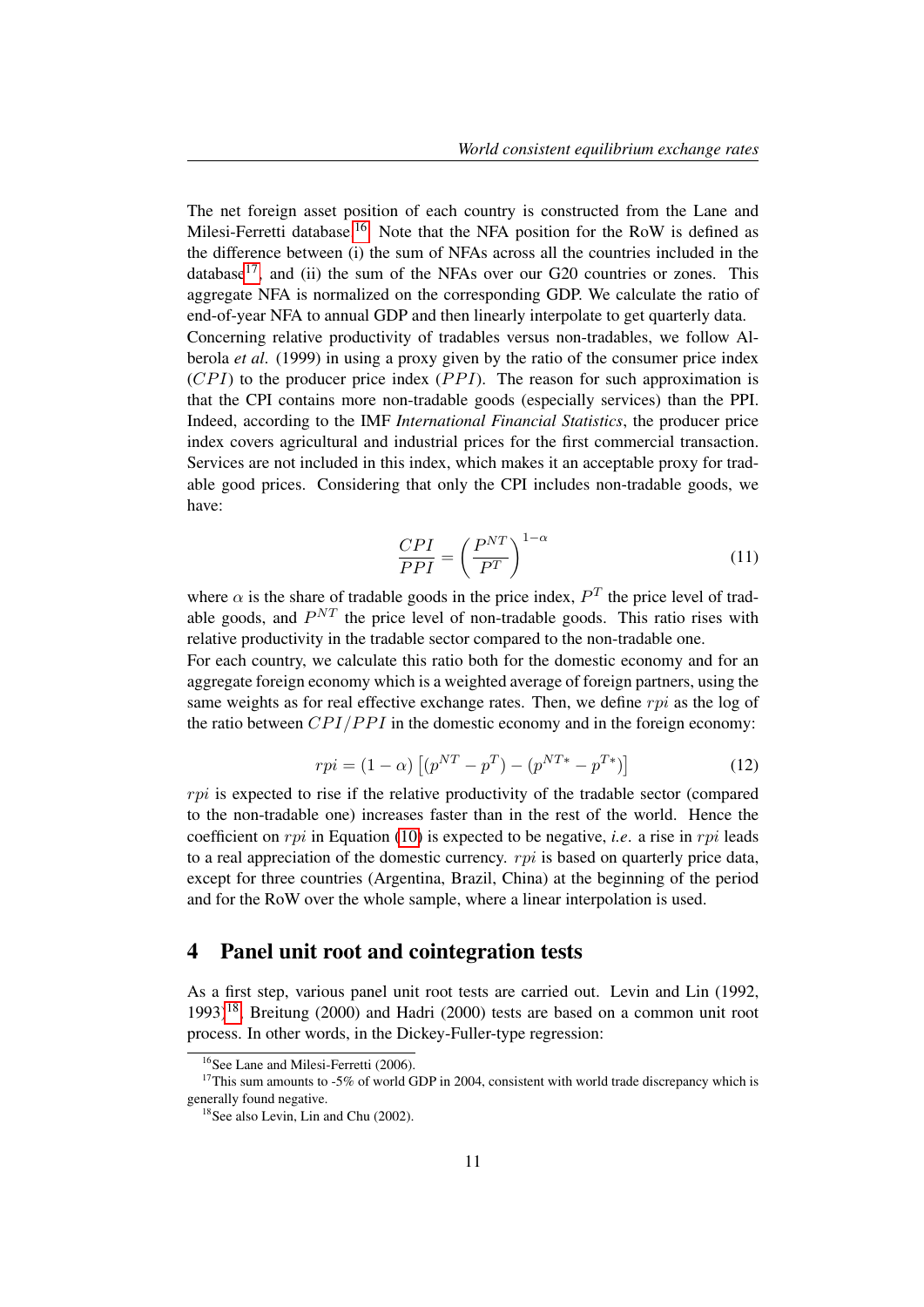$$
\Delta y_{it} = \alpha_i + \rho_i y_{it-1} + \varepsilon_{it} \tag{13}
$$

where  $i = 1, ..., N$ ,  $t = 1, ..., T$  and  $\varepsilon_{it} \sim iid(0, \sigma_i^2)$ , the autoregressive coefficient  $\rho_i$  is supposed to be identical across individuals:  $\rho_i = \rho$  for all countries *i*. Levin and Lin (LL) and Breitung tests are based on the null hypothesis of a unit root, while the Hadri test uses a null of no unit root. The hypothesis that the autoregressive parameters are common across individuals is a rather restrictive assumption on the dynamics of the series under the alternative hypothesis.

For this reason, various authors extend the Levin and Lin framework to allow for heterogeneity in the value of the autoregressive coefficient under the alternative hypothesis. Indeed, in the Im *et al.* (2003) test (IPS), the alternative hypothesis of no unit root can be stated as follows:  $\rho_i < 0$  for  $i = 1, 2, ..., N_1$  and  $\rho_i = 0$  for  $i = N_1 + 1, \ldots, N$ . Thus, under the alternative hypothesis, some series may be characterized by a unit root, while some other series can be stationary. Two tests are proposed by Im *et al*.: a group-mean  $t$ −bar statistic for  $\rho_i = 0$  based on the  $t$ −statistics derived from the N augmented Dickey-Fuller regressions, and a group-mean Lagrange multiplier (LM) statistic which is based on averaging the single-country LMstatistics for  $\rho_i = 0$ .

Like the IPS test, the Maddala and Wu (1999) test (MW) is not based on the restrictive assumption that the autoregressive coefficient is the same across countries. This test is a non-parametric Fisher-type test that combines the p−values from individual unit root tests.

Table [1](#page-12-0) reports the results of panel unit root tests for each of our data sets: the one without the RoW (where all weighted averages are calculated against other G20 countries and the RoW is absent from the estimations), and the one with the RoW. According to the six tests (with the exception of IPS t−bar for rpi without the rest of the world) both  $nfa$  and rpi series contain a unit root at the 5% significance level. Concerning the effective exchange rate, the unit root hypothesis is rejected only by the IPS t−bar in both cases (with and without the RoW) and at the 10% significance level by the LL test, in the presence of the RoW. The four other tests indicate that this series is non stationary at conventional significance levels.

As a second step, we proceed to panel cointegration tests. We consider the seven tests proposed by Pedroni (1999, 2004). These tests are based on the null hypothesis of no cointegration and some heterogeneity is introduced under the alternative hypothesis. Indeed, under the alternative hypothesis, there exists a cointegration relationship for each country, and this cointegration relationship is not necessary the same for each country. Pedroni's tests are based on the following regression:

$$
q_{it} = \alpha_i + \beta_{1i} n f a_{it} + \beta_{2i} r p i_{it} + \varepsilon_{it} \tag{14}
$$

with  $i = 1, ..., 15$  or 16 (countries) and  $t = 1980 \cdot Q1, ..., 2004 \cdot Q3$  (time).

Among the seven Pedroni's tests, four are based on the within dimension (panel cointegration tests) and three on the between dimension (group-mean panel cointegration tests). Both categories of tests are based on the null hypothesis of no cointegration: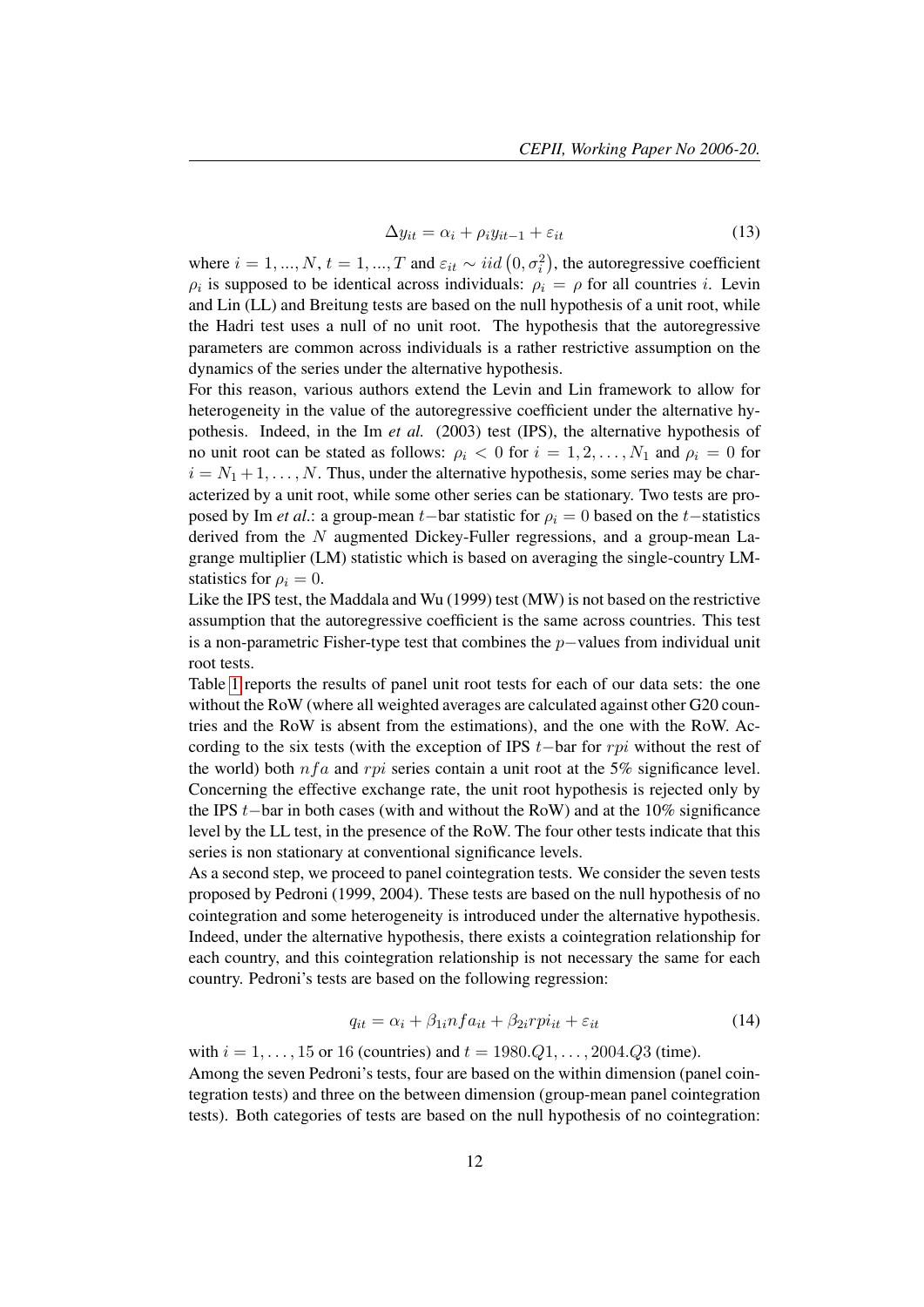<span id="page-12-0"></span>

| Table 1: Panel unit root tests |               |                          |              |
|--------------------------------|---------------|--------------------------|--------------|
|                                | $q_t$         | $nfa_t$                  | $r p i_t$    |
|                                |               | Without the RoW $(N=15)$ |              |
| LL                             | $-0.5974$     | 0.8247                   | $-0.9129$    |
|                                | (0.27)        | (0.79)                   | (0.18)       |
| Breitung                       | $-0.1354\,$   | $-1.5848*$               | $-0.0703$    |
|                                | (0.45)        | (0.05)                   | (0.47)       |
| Hadri                          | 16.6593***    | 16.4480***               | $16.4119***$ |
|                                | (0.00)        | (0.00)                   | (0.00)       |
| <b>IPS-LM</b>                  | 1.1029        | $-1.8883$                | 1.0033       |
|                                | (0.13)        | (0.97)                   | (0.16)       |
| <b>IPS</b> t-bar               | 1.9662**      | 1.4690                   | $-1.9179**$  |
|                                | (0.02)        | (0.92)                   | (0.03)       |
| MW                             | 39.74         | 15.584                   | 38.63        |
|                                | (0.11)        | (0.97)                   | (0.13)       |
|                                |               | With the RoW $(N=16)$    |              |
| LL                             | $-1.5254^{*}$ | 1.7581                   | $-0.0554$    |
|                                | (0.06)        | (0.96)                   | (0.48)       |
| Breitung                       | $-0.0382$     | $-1.5834*$               | 0.8332       |
|                                | (0.48)        | (0.05)                   | (0.79)       |
| Hadri                          | 13.3709***    | 16.9617***               | 14.1347***   |
|                                | (0.00)        | (0.00)                   | (0.00)       |
| <b>IPS-LM</b>                  | 1.1160        | $-1.9153$                | 0.0644       |
|                                | (0.13)        | (0.97)                   | (0.47)       |
| <b>IPS</b> t-bar               | $-1.9036**$   | 2.3513                   | $-0.6872$    |
|                                | (0.03)        | (0.99)                   | (0.24)       |
| MW                             | 39.782        | 16.103                   | 33.736       |
|                                | (0.16)        | (0.98)                   | (0.38)       |

Note: This table reports the results of the following panel unit root tests: Levin and Lin (LL); Breitung; Hadri; Im, Pesaran and Shin group–mean Lagrange multiplier test (IPS-LM); Im, Pesaran and Shin group–mean t-bar test (IPS t-bar) and Maddala and Wu (MW) test. All tests but Hadri are based on the unit root null hypothesis. p-values are given in parentheses. \* (resp. \*\*, \*\*\*): rejection of the null hypothesis at the 10% (resp. 5%, 1%) significance level.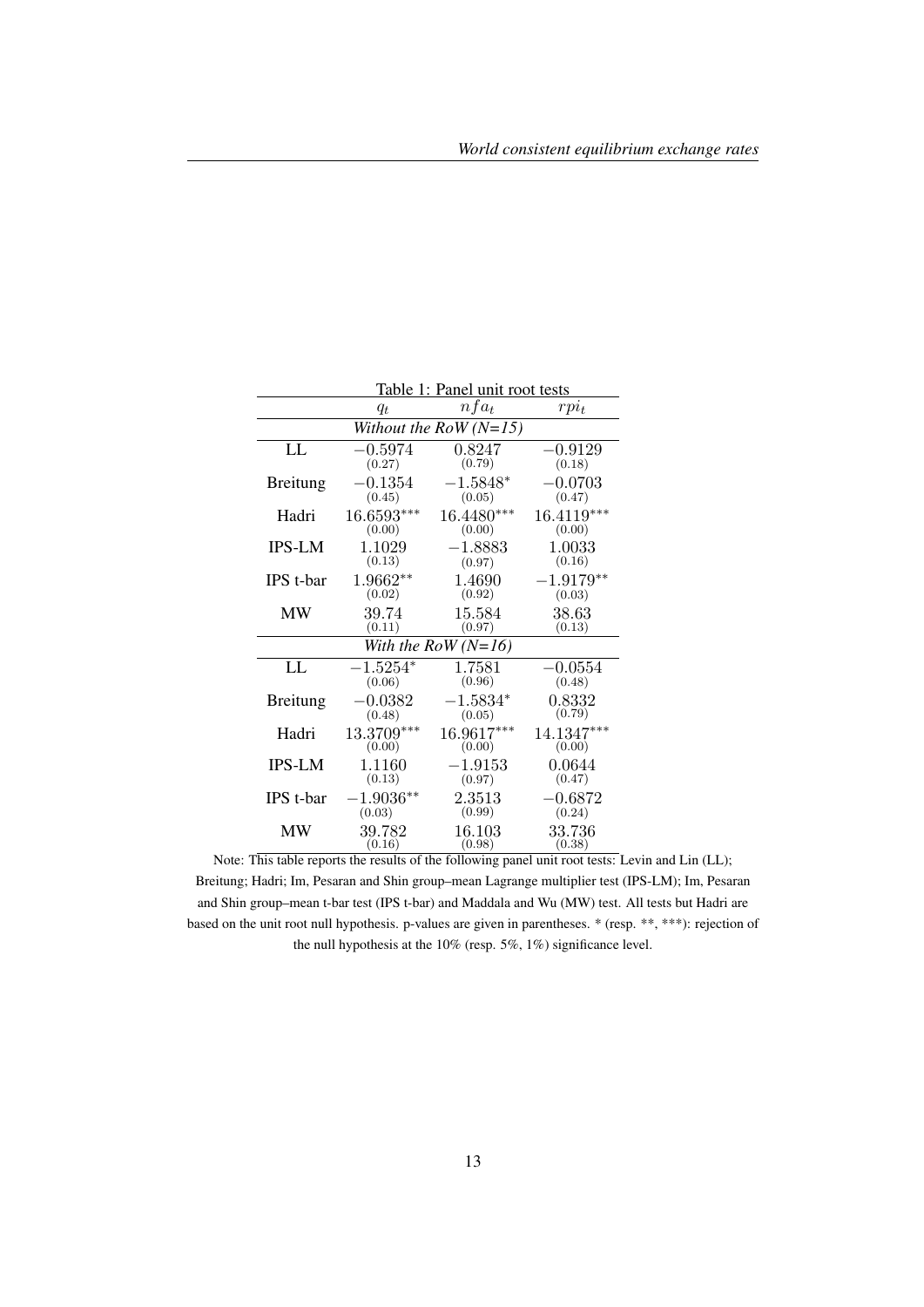<span id="page-13-1"></span>

|             | Table 2: Panel cointegration tests                                 |             |                           |                   |
|-------------|--------------------------------------------------------------------|-------------|---------------------------|-------------------|
|             |                                                                    |             | Panel cointegration tests |                   |
|             | non parametric t test<br>parametric t test<br>rho test<br>$v$ test |             |                           |                   |
| Without RoW | $3.2892***$                                                        | $-2.0716**$ | $-1.3836*$                | $-2.2863**$       |
|             | (0.00)                                                             | (0.01)      | (0.08)                    | (0.01)            |
| With RoW    | $2.2611**$<br>$-1.0572$                                            |             | $-0.4154$                 | $-1.4651*$        |
|             | (0.01)<br>(0.14)                                                   |             | (0.33)                    | (0.07)            |
|             | Group-mean cointegration tests                                     |             |                           |                   |
|             |                                                                    | rho test    | non parametric t test     | parametric t test |
| Without RoW | $-1.5872*$                                                         |             | $-1.2442$                 | $-2.4834***$      |
|             | (0.05)                                                             |             | (0.10)                    | (0.006)           |
| With RoW    | $-0.5484$                                                          |             | $-0.1759$                 | $-1.4748*$        |
|             |                                                                    | (0.29)      | (0.43)                    | (0.07)            |

Note: This table reports the results of the seven tests proposed by Pedroni. All tests are based on the null hypothesis of no cointegration. p-values are given in parentheses. \* (resp. \*\*, \*\*\*): rejection of the null hypothesis at the 10% (resp. 5%, 1%) significance level.

 $\rho_i = 1 \ \forall i, \ \rho_i$  being the autoregressive coefficient on estimated residuals under the alternative hypothesis (*i.e.*  $\rho_i$  is such that:  $\hat{\varepsilon}_{it} = \rho_i \hat{\varepsilon}_{it-1} + u_{it}$ ).

The difference between panel cointegration and group-mean panel cointegration tests comes from the specification of the alternative hypothesis:

- For the panel cointegration statistics, the alternative hypothesis is given by:  $\rho_i = \rho < 1 \ \forall i.$
- For the group-mean panel cointegration statistics, the alternative hypothesis is given by:  $\rho_i < 1 \ \forall i$ .

Thus, group-mean panel cointegration statistics are more general in the sense that they allow for heterogeneous coefficients across countries under the alternative hypothesis.

Table [2](#page-13-1) displays the results of Pedroni's tests. In the closed G20 setting, the null hypothesis of no cointegration is rejected in all cases (but the non-parametric  $t$ -test), meaning that there exists a long-term equilibrium relationship between the real effective exchange rate and its two determinants. When adding the rest of the world, the null hypothesis is rejected for three tests. Thus, the results are somewhat mixed. However, simulations made by Pedroni (1997) show that, in small samples, the group-mean parametric t−test is more powerful than the other tests, followed by the panel v−test. Based on this result, we can conclude that the null hypothesis of no cointegration is rejected in our study.

### <span id="page-13-0"></span>5 Real effective equilibrium exchange rates

It is now possible to estimate the cointegration vectors for the countries under study. The OLS method leads to superconsistent estimates, but the corresponding distributions are biased and dependent on nuisance parameters associated with the serial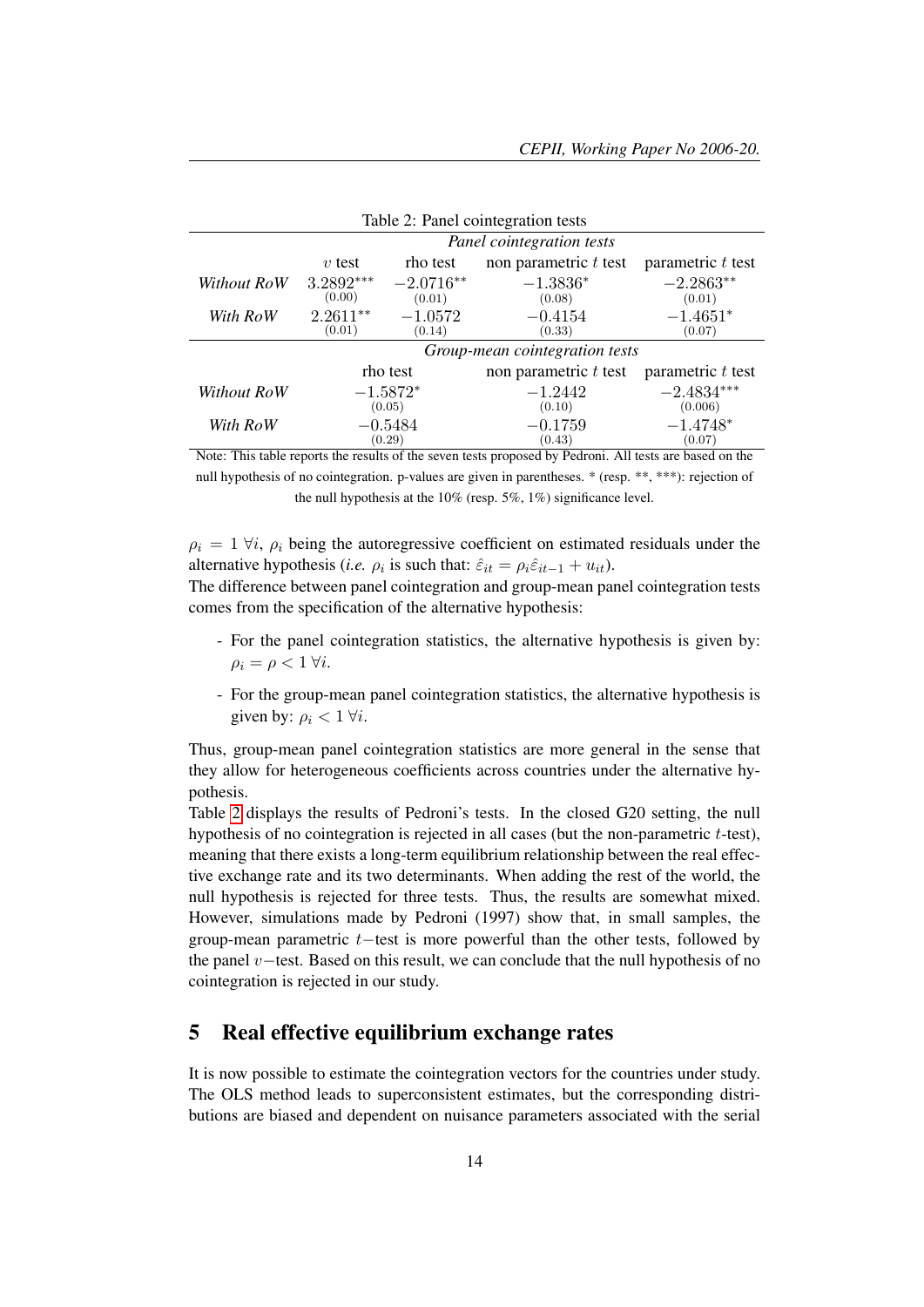correlation properties of the data. Thus, in order to estimate systems of cointegrated variables, it is necessary to use an efficient estimation procedure. Various procedures exist, such as the Fully-Modified OLS (FM-OLS) method proposed by Phillips and Hansen (1990), or the Dynamic OLS (DOLS) method introduced by Saikkonen (1991) and Stock and Watson (1993) in the context of standard cointegration and by Kao and Chiang (2000) and Mark and Sul (2003) in the context of panel cointegration. Here, we propose to use the panel DOLS procedure. Note that this estimator has the same asymptotic distribution as the FM-OLS one, but has smaller size distortions (see the simulations made by Kao and Chiang, 2000). Roughly speaking, the DOLS procedure consists in augmenting the cointegrating relationship with lead and lagged differences of the regressors to control for the endogenous feedback effect.

Two types of estimation are considered: country-by-country estimations, and a panel estimation with country fixed effects. Using a panel equation for calculating exchange rates relies on the strong assumption of panel homogeneity. However, we only have 99 observations for each country. More importantly, some countries of the sample have experimented structural changes over the estimation period, which reduces the reliability of country-specific estimates. Finally, since the exchange rate is a two-sided variable, we expect some consistency in the results. For instance, the coefficient on the NFA should be at least of the same sign across the countries. Therefore, we proceed to both types of estimations, successively.

#### <span id="page-14-0"></span>5.1 Country-by-country estimations

Table [3](#page-15-0) displays the estimated cointegration vectors. With some exceptions, the estimated coefficients are close whether the rest of the world is introduced or not. As expected, the coefficients on  $nfa$  and rpi are generally negative. In four countries (the UK, Japan, South Africa, and Canada when the RoW is present) plus the RoW, the coefficient on the NFA position is significantly positive, meaning that higher NFA leads to a real depreciation. This result may be interpreted as the short-run impact of capital flows on the real exchange rate: a rise in the NFA is the result of higher current account due to a depreciated currency. In the longer run, to the extent that the desired NFA does not increase, net capital outflows are bound to vanish and the real exchange rate to come back to its equilibrium level.

When significant, the impact of the relative price variable is negative in all countries but the RoW. However the coefficient varies across countries. It is very large in Japan and, to a lesser extent, in the Eurozone, Mexico, Indonesia and the UK. Conversely, it is non-significant in eight countries.

Hence, country-by-country estimations lead to somewhat mixed results. For nine countries, at least one explanatory variable is significant and the real effective equilibrium exchange rate (REER, hereafter) can be derived as the prediction of the countryby-country model. The results are compared to observed exchange rates in Figures 1 in the case where the RoW is included in the estimations.[19](#page-14-1) The REER tends to

<span id="page-14-1"></span> $<sup>19</sup>$ Figures 1 only report the REER for which significant cointegrating vectors have been obtained.</sup>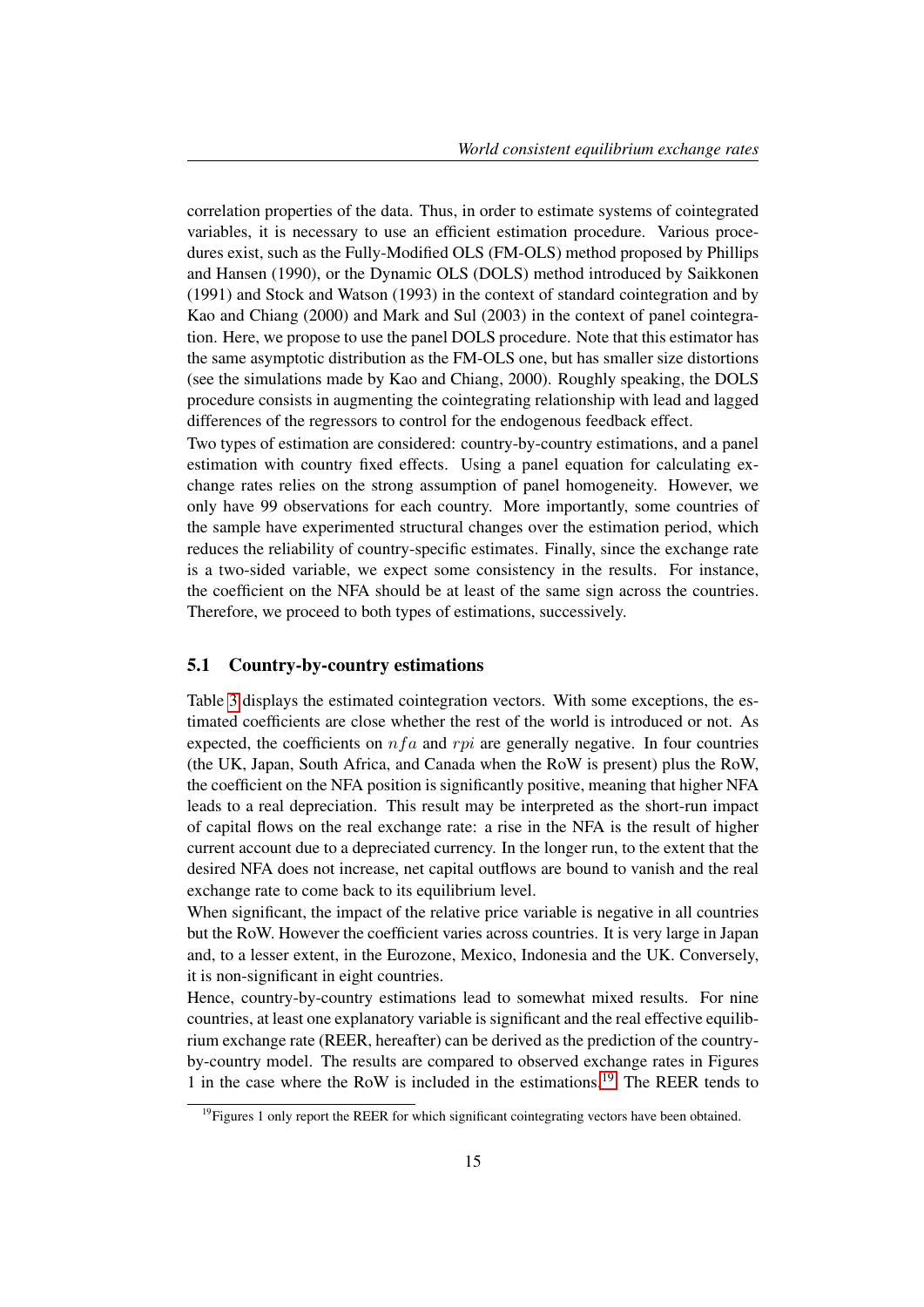|            |                       | Without RoW           | With RoW              |                                    |  |
|------------|-----------------------|-----------------------|-----------------------|------------------------------------|--|
|            | nfa                   | rpi                   | nfa                   | rpi                                |  |
| <b>ARG</b> | $-0.852$              | $-0.210$              | $-0.734$              | $-0.291$                           |  |
|            | $(-1.83)$             | $(-1.07)$             | $(-1.43)$             | $(-1.51)$                          |  |
| <b>AUS</b> | 0.161                 | $-1.379$              | 0.167                 | $-1.792$                           |  |
|            | (0.35)                | $(-1.75)$             | (0.43)                | $(-1.69)$                          |  |
| <b>BRA</b> | $-0.734$              | $-0.618$              | $-0.819$              | $-0.633$                           |  |
|            | $(-3.44)$<br>0.348    | $(-3.45)$             | $(-4.24)$             | $(-3.68)$                          |  |
| CAN        | (1.17)                | $-0.976$<br>$(-2.19)$ | 0.390<br>(3.30)       | $-1.332$<br>$(-4.84)$              |  |
| <b>CHN</b> | $-5.00$               | $-4.312$              | $-3.831$              | 2.348                              |  |
|            | $(-3.13)$             | $(-1.28)$             | $(-1.49)$             | (0.72)                             |  |
| GBR        | 0.611                 | $^{\rm -1.527}$       | 0.456                 | $-1.297$                           |  |
|            | (4.16)                | $(-3.64)$             | (3.80)                | $(-4.07)$                          |  |
| <b>IDN</b> | $-0.664$              | $-1.502$              | $-0.658$              | $-1.643$                           |  |
|            | $(-1.47)$             | $(-2.51)$             | $(-1.84)$             | $(-2.81)$                          |  |
| <b>IND</b> | $-2.056$              | $-0.322$              | $-2.572$              | 1.513                              |  |
|            | $(-1.22)$             | $(-0.08)$             | $(-1.80)$             | (0.52)                             |  |
| <b>JPN</b> | 1.879                 | $-10.53$              | 3.102                 | $-8.501$                           |  |
|            | (4.06)                | $(-8.15)$             | (7.07)                | $(-11.52)$                         |  |
| <b>KOR</b> | $-0.216$              | 0.439<br>(0.27)       | $-0.513$              | 0.536<br>(0.94)                    |  |
| <b>MEX</b> | $(-0.27)$<br>$-1.843$ |                       | $(-1.39)$             |                                    |  |
|            | $(-2.70)$             | 1.608<br>(1.02)       | $-0.858$<br>$(-1.39)$ | $\boldsymbol{-2.862}$<br>$(-2.36)$ |  |
| TUR        | 0.156                 | $-0.215$              | $-0.171$              | $-0.295$                           |  |
|            | (0.34)                | $(-0.61)$             | $(-0.28)$             | $(-0.62)$                          |  |
| USA        | $-0.139$              | $-1.521$              | 0.296                 | $-0.482$                           |  |
|            | $(-0.15)$             | $(-0.66)$             | (0.23)                | $(-0.20)$                          |  |
| ZAF        | 0.961                 | $-1.902$              | 1.107                 | $-1.695$                           |  |
|            | (2.83)                | $(-1.83)$             | (2.86)                | $(-1.09)$                          |  |
| <b>ZZM</b> | $-0.810$              | 0.164                 | $-4.013$              | $-3.609$                           |  |
|            | $(-0.16)$             | (0.04)                | $(-2.78)$             | $(-2.30)$                          |  |
| RoW        |                       |                       | 0.523<br>(2.65)       | 0.591<br>(4.19)                    |  |

<span id="page-15-0"></span>Table 3: Cointegration vectors. Country-by-country estimations

Note: This table reports the estimation of the cointegration vectors using DOLS. Between brackets: t-statistics. In bold: significant at the 5% level.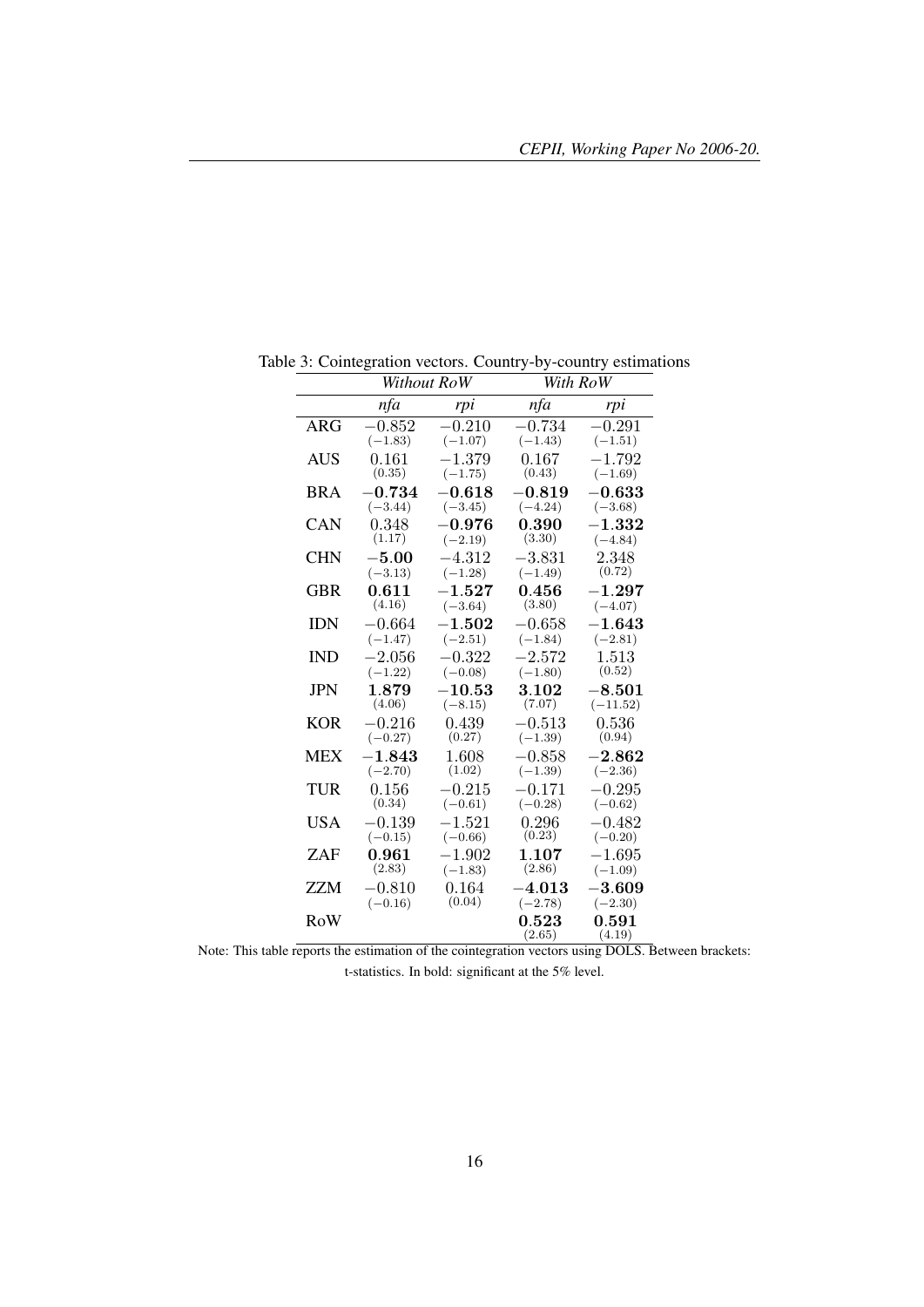appreciate over time in the UK and in Japan. Remember however that the NFA is wrongly signed in these two countries. In Canada and South Africa, the REER depreciates over the 1990s and early 2000s and the currency appears overvalued at the end of the period. In Brazil too, the REER tends to depreciate, but this time no misalignment is visible in the early 2000s. In China, after a period of depreciation during the 1980s and the beginning of the 1990s, the REER strongly appreciates in the mid-1990s and 2000s, contrasting with the stability of the observed real exchange rate. In Mexico, no clear trend is visible for the REER and the peso appears overvalued in the early 2000s. In Indonesia, the REER closely follows the observed real exchange rate, with no clear misalignment even around the 1997 crisis. Concerning the Eurozone, the REER tends to depreciate since the end of the 1980s, but there is no important misalignment at the end of the considered period. Finally, after a strong appreciation during the end of the 1980s and the beginning of the 1990s, the REER of the RoW does not show any trend.

This first set of estimations is not satisfactory for several reasons. First, the two explanatory variables are not significant in seven countries, which may be due to the limited number of observations and/or to the existence of structural breaks. Second, the estimations carried out for emerging countries may not deliver results that are consistent with the theoretical model if structural breaks have triggered an adjustment period where short-term patterns are prominent. Finally, having the same explanatory variable impacting in opposite direction on the real exchange rate in two different countries is not consistent at the world level. Hence we need to turn to panel estimations.

#### <span id="page-16-0"></span>5.2 Panel estimation

The cointegration vectors estimated through the DOLS method with country fixed effects are reported in Table [4.](#page-17-1) The cointegrating coefficients are significant at the 5% level and correctly signed. Furthermore, the estimates are close whether the RoW is present or not.

Figures 2 report the real equilibrium effective exchange rate for each country when the RoW is included, together with observed exchange rates. Not surprisingly, exchangerate misalignments are generally much larger with these panel estimations than with country-by-country ones. Except for Brazil, the results are very different. In China, and to a lesser extent in Canada, the REER is now stable over the period due to the opposite impact of the NFA and of relative prices. The REER of the UK now depreciates until the end 1990s and there is a very large over-valuation of the pound in the early 2000s. In Indonesia, the exchange rate overshoots during the 1997 crisis and stays slightly undervalued at the end of the period. In Japan, the REER smoothly appreciates over the period and no large misalignment is observed in 2004. In Mexico and South Africa, the REER is globally stable, with a slight appreciating trend on the whole period.

Concerning other countries, the major result is the depreciating trend of the USD (with a  $11\%$  over-valuation in 2004). For the euro, the REER is relatively stable, with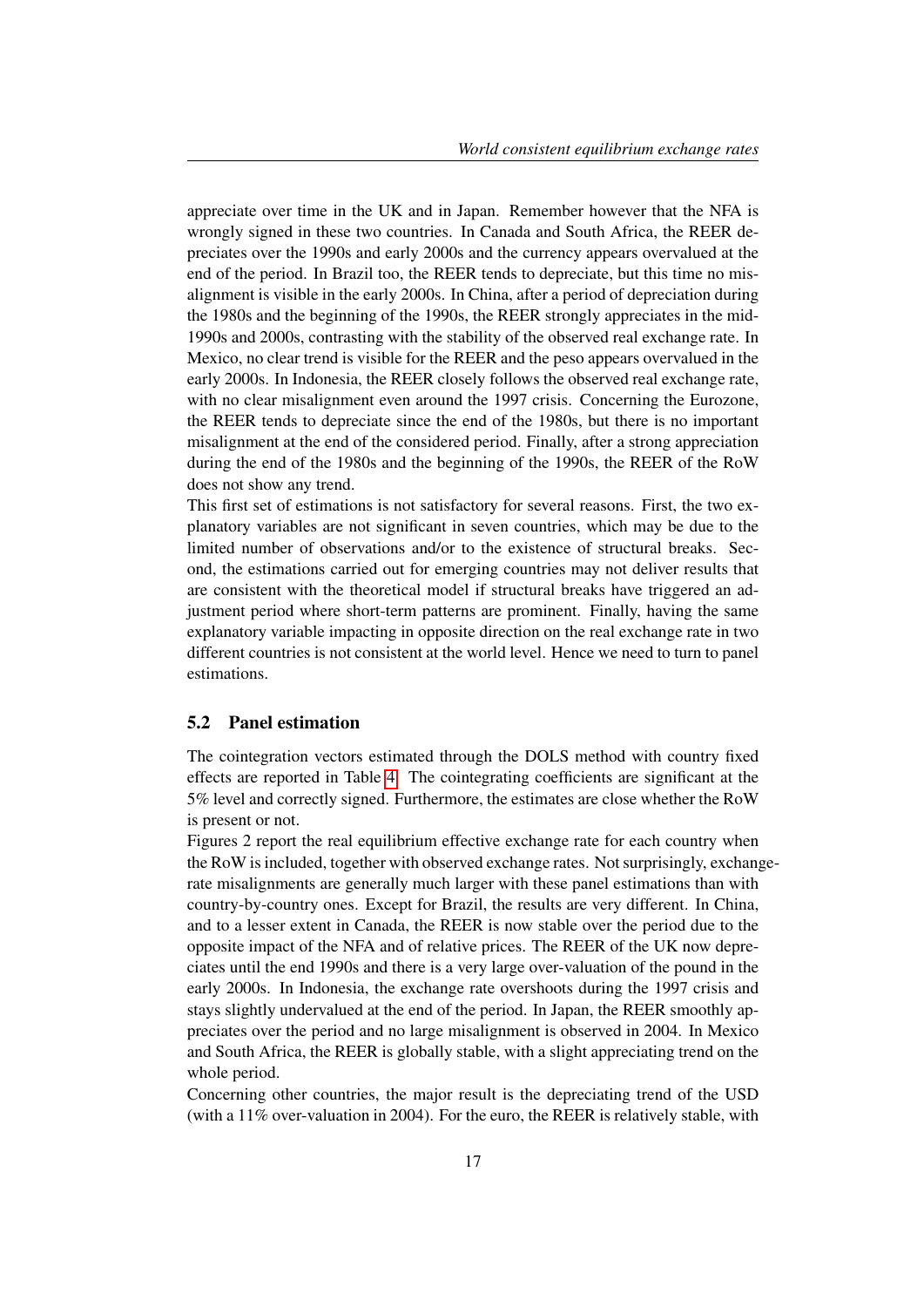<span id="page-17-1"></span>

| Table 4: Cointegration vectors. Panel estimation |                                                   |     |
|--------------------------------------------------|---------------------------------------------------|-----|
|                                                  | nfa                                               | rpi |
|                                                  | Without RoW $-0.484$ $(-2.01)$ $-0.771$ $(-3.27)$ |     |
| With RoW                                         | $-0.545(-2.07)$ $-0.608(-2.58)$                   |     |

Note: This table reports the estimation of the cointegration vectors using DOLS. Between brackets: t-statistics.

a slight over-valuation in 2004 (1.5%). In Argentina, the 2001 crisis results in a large under-valuation that remains in 2004. In Australia, the REER tends to depreciate over time, and the misalignment is important at the end of the period (around 18% in 2004.Q3). In India, both the REER and the observed exchange rate are relatively stable in the 1990s and 2000s. In Korea, the REER tends to appreciate over the period whereas the observed exchange rate is marked by the 1997 crisis. In Turkey, the REER slightly appreciates over time and the currency appears overvalued in 2004. In the RoW, finally, after a period of appreciation, the REER depreciates during the mid-1980s and stays stable afterwards; large misalignments can be observed, but in 2004, the exchange rate appears close to equilibrium.

Real effective misalignments for 1988.Q1 (largest figure for the RoW) and for 2004.Q3 (our last observation) are reported in Table [5.](#page-18-0) A positive sign points to currency under-valuation. The comparison of the results without  $(N)$  and with  $(R)$  the RoW provides a first assessment on the impact of discarding the RoW in the calculations of exchange-rate misalignments.

For some countries, the difference is sizeable. In 2004.Q3, for instance, there is a 13 percentage point differences in the evaluation of the Chinese misalignment, and the misalignment of the euro is ten times higher when the RoW is dropped from the analysis. Note that, with the exception of China, these differences have little to do with the real effective misalignment of the RoW which is weak. Indeed, in 1988.Q1, the impact of including the RoW in the analysis is very small for the euro whereas the misalignment of the RoW is larger.

From these two sets of effective misalignments (with and without the RoW) based on panel data estimations, it is possible to derive bilateral misalignments.

## <span id="page-17-0"></span>6 Bilateral equilibrium exchange rates

As already mentioned, bilateral misalignments can be derived from effective ones by inverting the weighting matrix which defines effective rates as a function of bilateral ones. With  $e_i$  denoting the (log) real bilateral exchange rate of currency i against a numeraire and  $w_{ij}$  the weight of country j as a trading partner of country i, the real effective exchange rate of country  $i$  goes as:

$$
q_i = \sum_j w_{ij} (e_i - e_j) \text{ with } \sum_j w_{ij} = 1
$$
 (15)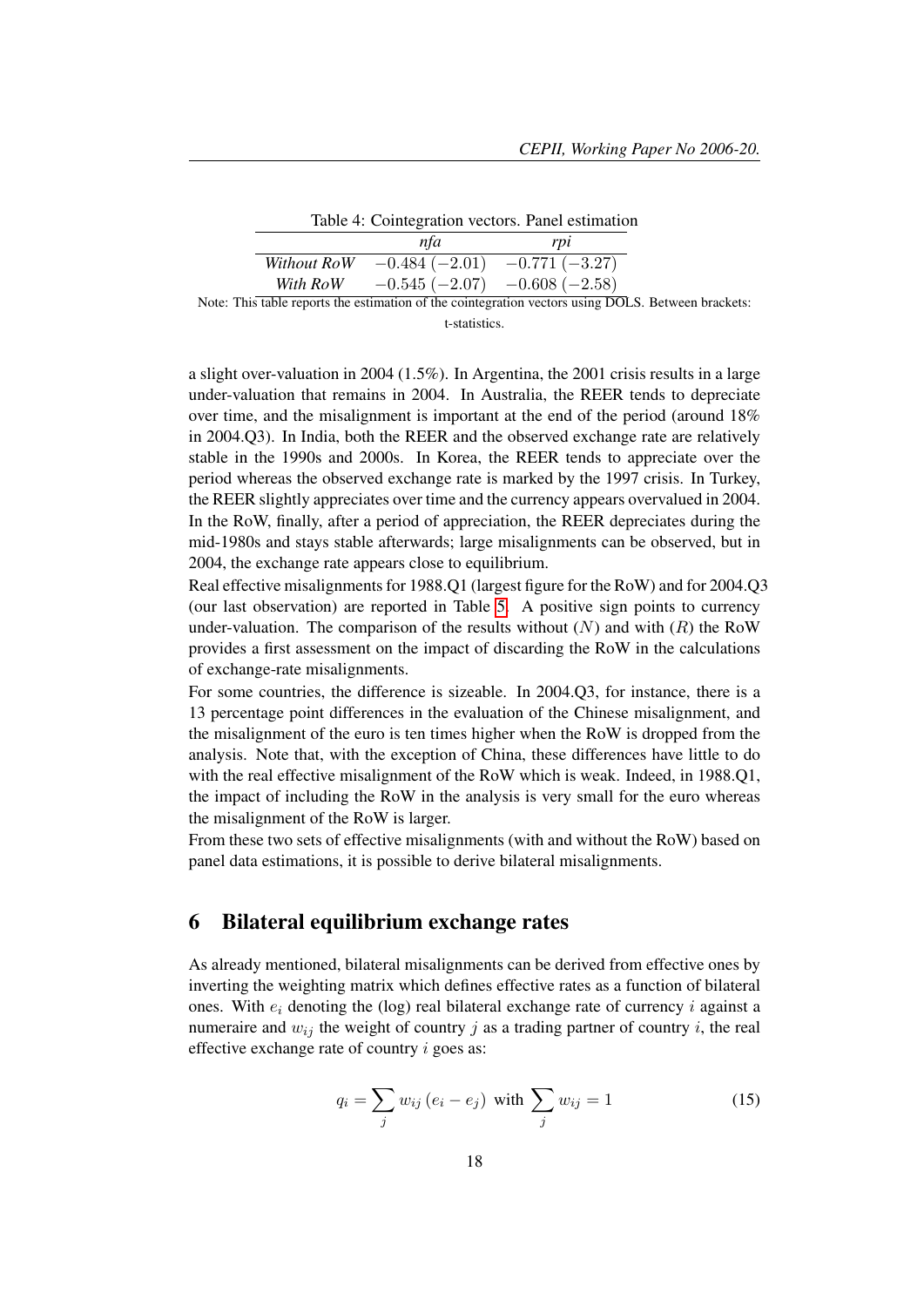|            | 1988.Q1         |               | 2004.Q3         |               |
|------------|-----------------|---------------|-----------------|---------------|
|            | Without RoW (N) | With $Row(R)$ | Without RoW (N) | With $Row(R)$ |
| ARG        | 11.30           | 6.69          | 44.67           | 38.86         |
| <b>AUS</b> | 10.52           | 10.90         | $-17.69$        | -18.04        |
| <b>BRA</b> | 5.15            | 6.84          | $-4.88$         | $-0.97$       |
| CAN        | $-9.36$         | $-9.97$       | 3.60            | 7.29          |
| <b>CHN</b> | 10.52           | $-7.78$       | 31.12           | 44.56         |
| GBR        | 8.48            | 8.60          | $-17.58$        | $-18.26$      |
| <b>IDN</b> | 8.26            | 5.32          | 16.99           | 21.13         |
| <b>IND</b> | $-21.65$        | $-21.82$      | 26.81           | 21.97         |
| JPN        | $-19.61$        | $-17.66$      | 11.05           | 7.37          |
| <b>KOR</b> | 3.72            | 6.10          | 17.13           | 12.03         |
| <b>MEX</b> | 14.03           | 15.01         | $-11.89$        | $-10.92$      |
| <b>TUR</b> | 10.19           | 8.17          | $-13.00$        | $-12.31$      |
| USA        | 8.74            | 7.95          | $-6.55$         | $-10.93$      |
| ZAF        | -4.48           | $-4.20$       | 13.15           | 14.65         |
| ZZM        | $-8.19$         | $-9.28$       | $-10.04$        | $-1.54$       |
| RoW        |                 | 10.24         |                 | $-1.32$       |

<span id="page-18-0"></span>Table 5: REER misalignments in 1988.Q1 and 2004.Q3 in percent (panel estimation)

Note: This table reports the misalignments for 1988.Q1 and 2004.Q3 based on the panel DOLS estimation. In bold: overvalued currencies.

Let  $Q$  be the vector of the  $N$  equilibrium real effective exchange rates previously estimated, and  $E$  the vector of the  $N$  corresponding bilateral real exchange rates against the numeraire ( $N = 15$  or 16 depending on whether the RoW is included or not).  $Q$  is a function of  $E$ :

$$
Q = (I - W)E\tag{16}
$$

where W is the  $(N \times N)$  trade matrix, and I is the identity matrix of order N. Because trade weights sum to one across the N partners, the matrix  $(I - W)$  is singular. To circumvent this problem, the redundant effective exchange rate has to be eliminated. Alberola *et al.* (1999), followed by Bénassy-Quéré *et al*. (2004), suggest to discard the row and column corresponding to the numeraire currency. The remaining  $(N - 1)$  multilateral exchange rates can then be expressed in terms of the numeraire. Denoting with an asterisk the matrix and vectors where the numeraire currency has been excluded, we get:

$$
Q^* = (I - W)^* E^* \tag{17}
$$

This system can now be inverted. The vector of real bilateral equilibrium exchange rates, denoted  $E^*$ , is given by:

$$
E^* = (I - W)^{*-1} Q^* \tag{18}
$$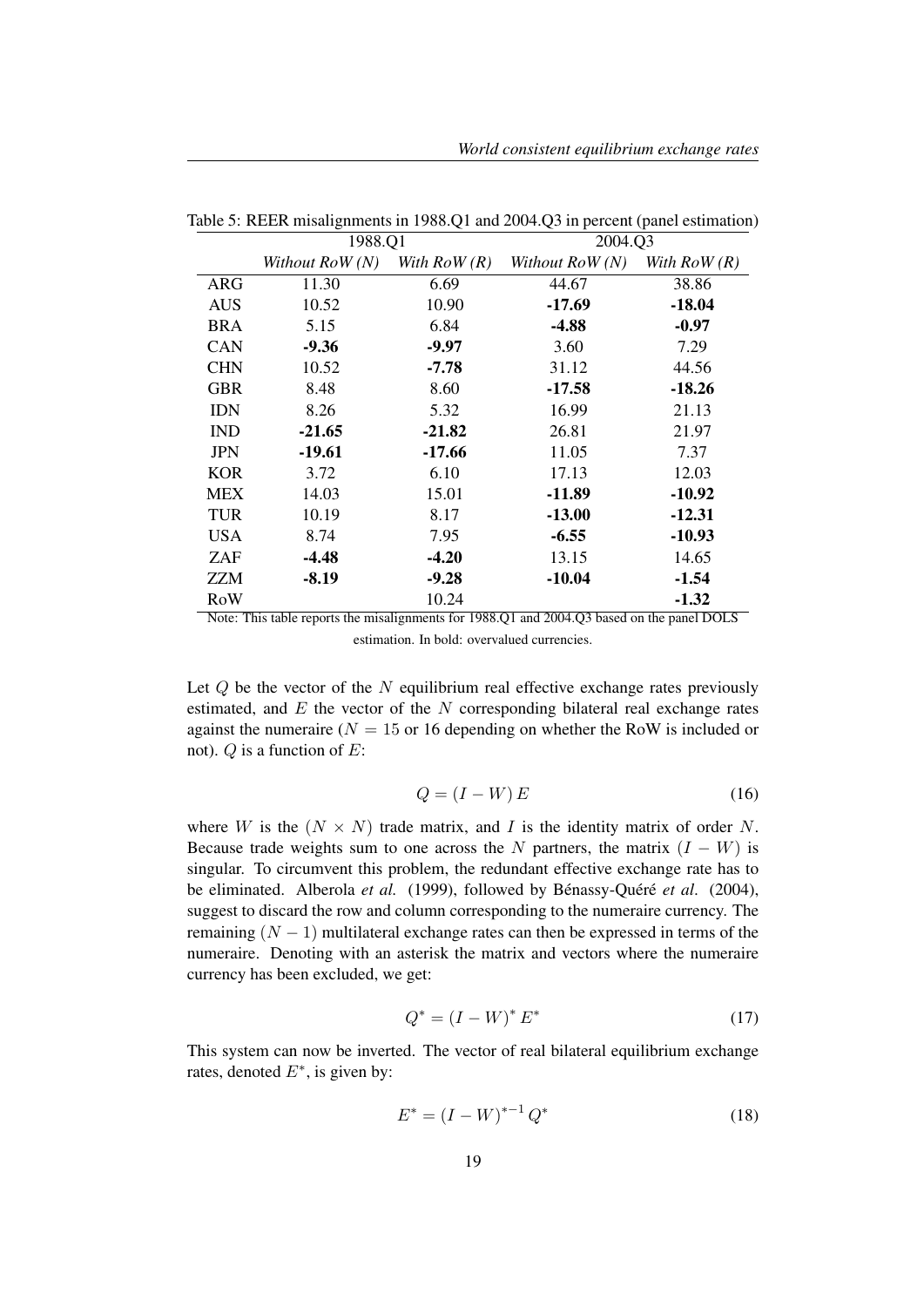We are now left with the choice of the numeraire. Here we proceed in two steps. First, the currency of the RoW is used as the numeraire. As already argued, this amounts to assuming that the misalignment of the RoW is the exact mirror image of the misalignment of the other 15 currencies. For the sake of comparison, misalignments are ultimately expressed against the USD by substracting the misalignment of the USD against the RoW. In a second step, the USD is used as the numeraire. Now, it is the USD misalignment that is considered as the mirror image of all other misalignments, including that of the RoW.

In each case, the starting point is one of our two measures of effective misalignments calculated with panel data estimations: against 14 currencies (excluding the RoW) or against 15 currencies (including the RoW). However when the RoW is excluded from the calculation of effective misalignments, it cannot be re-integrated as a numeraire currency (the weighting matrix does not include the RoW). Hence we end up with three measures of misalignments which will be labelled  $NU$  (no RoW in effective misalignments, USD as the numeraire),  $RU$  (RoW included in effective misalignments, USD as the numeraire) and  $RR$  (RoW included in effective misalignments, RoW as the numeraire). As already mentioned, all bilateral misalignments are ultimately expressed against the USD. The results for 1988.Q1 and 2004.Q3 are reported in Table [6.](#page-20-1)

Not surprisingly, the differences between columns *NU* and *RU* mirror the differences obtained in Table [5](#page-18-0) between effective misalignments calculated without the RoW (*N*) and those calculated with the RoW (*R*). In 2004.Q3, for instance, the euro appears 12% overvalued against the USD in the *NU* case but only 1% overvalued in the *RU* case, which derives from the euro being overvalued in effective terms by 10% in the *N* case but only by 1.5% in the *R* case.

In turn, the differences between columns *RU* and *RR* derive from different effective misalignments in the numeraires in both cases. When the USD is used as the numeraire (*RU*), the effective misalignment of the USD is dropped. In 2004.Q3, this misalignment amounts to a 11% over-valuation. This is not equivalent to dropping the slight, 1.3% over-valuation of the RoW in effective terms (*RR*). Indeed, dropping the USD effective misalignment means that all other currencies have a more depreciated (or less appreciated) bilateral equilibrium exchange rate against the USD. This translates into less under-valuation, or more over-valuation, of current bilateral rates compared to equilibrium. For instance, the euro is overvalued by 6.2% in the *RR* case, compared to only 1% in the *RU* case. In 1988.Q1, both the USD and the RoW are undervalued by similar amounts. Consequently, *RU* and *RR* methodologies lead to more similar results.

On the whole, the way the rest of the world is tackled has a large impact on the calculation of effective and especially bilateral misalignments: in 2004.Q3, in four countries (Australia, Brazil, Canada, Eurozone), the misalignment ranges from almost zero to approximately 10%, depending on the methodology. For China, the range of under-valuation is between 30% and 60%. In Japan, it is between 18 and 29%.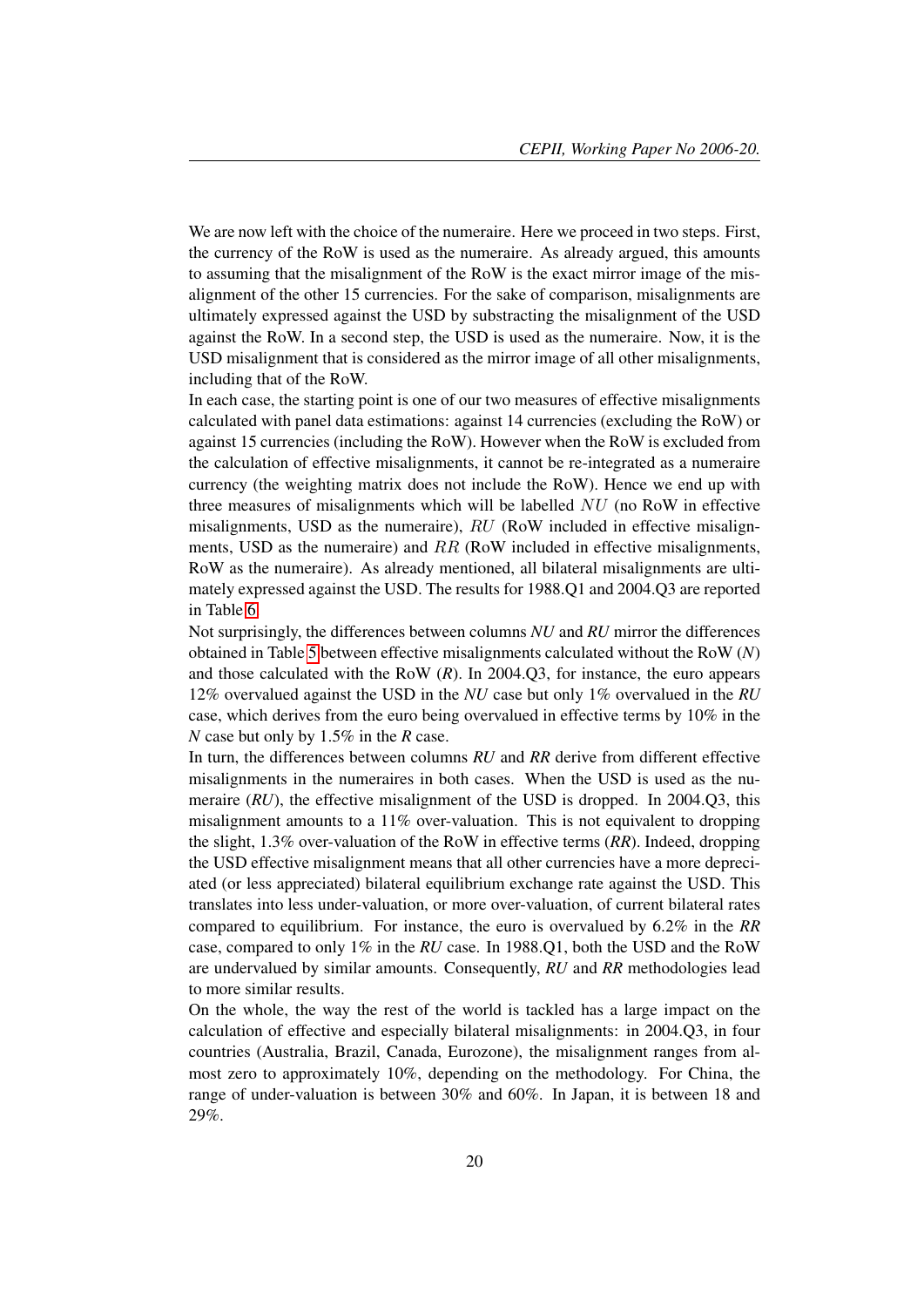|            |          | 1988.Q1  |          |          | 2004.Q3  |           |
|------------|----------|----------|----------|----------|----------|-----------|
|            | NU       | RU       | RR       | NU       | RU       | <b>RR</b> |
| ARG        | 8.40     | 4.74     | 2.50     | 44.55    | 50.83    | 46.33     |
| <b>AUS</b> | 2.62     | 3.82     | 1.60     | $-9.16$  | 1.77     | $-2.81$   |
| <b>BRA</b> | 1.80     | 3.91     | 1.55     | 0.23     | 12.22    | 7.92      |
| <b>CAN</b> | $-10.45$ | $-11.41$ | $-11.99$ | 3.95     | 11.26    | 10.06     |
| <b>CHN</b> | $-15.50$ | $-13.84$ | $-15.77$ | 30.48    | 59.08    | 55.11     |
| GBR        | $-0.29$  | 0.93     | $-1.42$  | $-23.79$ | $-14.03$ | $-18.89$  |
| <b>IDN</b> | $-1.17$  | $-1.92$  | $-4.20$  | 26.70    | 42.43    | 37.72     |
| <b>IND</b> | $-27.26$ | $-27.06$ | $-29.21$ | 26.34    | 35.81    | 31.42     |
| <b>JPN</b> | $-21.67$ | $-21.81$ | $-23.77$ | 18.41    | 29.42    | 25.37     |
| <b>KOR</b> | $-2.67$  | $-1.00$  | $-3.01$  | 26.45    | 36.03    | 31.87     |
| <b>MEX</b> | 12.51    | 13.18    | 12.64    | $-11.32$ | $-6.95$  | $-8.03$   |
| TUR        | 1.99     | 2.06     | $-0.47$  | $-21.20$ | $-11.11$ | $-16.33$  |
| <b>USA</b> |          |          | $-2.80*$ |          |          | $3.59*$   |
| ZAF        | $-11.51$ | $-11.12$ | $-13.32$ | 9.54     | 22.93    | 18.41     |
| ZZM        | $-10.77$ | $-11.23$ | $-13.76$ | $-12.45$ | $-0.99$  | $-6.21$   |
| RoW        |          | 6.69     |          |          | 4.52     |           |

<span id="page-20-1"></span>Table 6: Bilateral misalignments against the USD in 1988.Q1 and 2004.Q3 (in percent)

Note: A positive sign denotes an under-valuation. <sup>∗</sup> : against RoW.

The RR strategy has been used by Faruqee (1998), among others. Alberola *et al.* (1999) use the RU strategy, while Bénassy-Quéré *et al.* (2004) follow the NU route. Our study highlights the difficulty in moving from effective misalignments to bilateral ones.

## <span id="page-20-0"></span>7 Conclusion

This paper has addressed the issue of world consistency when deriving equilibrium exchange rates. World inconsistency can result from two problems. First, real effective misalignments of currencies out of the considered sample are implicitly assumed to be the mirror image of those of the currencies under review. Second, only  $N-1$  independent bilateral equilibrium exchange rates can be derived from a set of N effective rates. Using panel cointegration techniques, we investigate these two problems by estimating two sets of equilibrium exchange rates, both in effective and bilateral terms, and by varying the assumptions concerning the rest of the world and the numeraire currency. In the first set, we consider 15 currencies of the G20 in a closed setting, *i.e*. without introducing the rest of the world. In the second set, we add the rest of the world. We then derive bilateral equilibrium exchange rates using both methods.

We show that the way the rest of the world is tackled has a major impact on the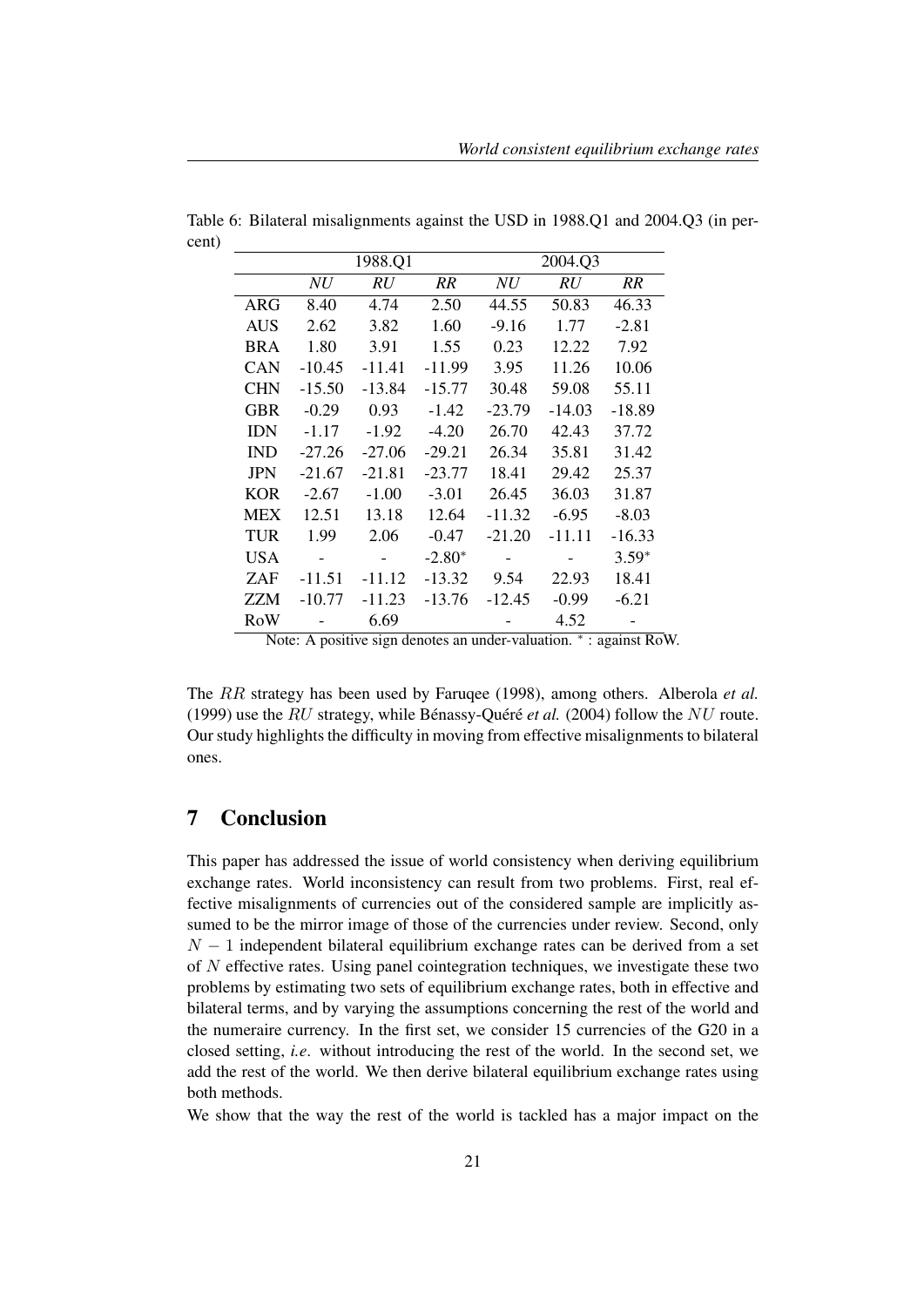measure of exchange-rate misalignments, especially for bilateral misalignments. For instance, the extent of renminbi under-valuation against the USD is found between 30% and 60% in 2004, depending on the way the  $Nth$  currency problem is tackled. In effective terms, the misalignment ranges from 31 to 45%.

## References

- [1] Alberola, E. (2003), "Misalignment, liabilities dollarization and exchange rate adjustment in Latin America", *Banco de España documento de trabajo* n ◦ 0309.
- [2] Alberola, E., Cervero, S.G., Lopez, H. and A. Ubide (1999), "Global equilibrium exchange rates: Euro, Dollar, 'ins', 'outs' and other major currencies in a panel cointegration framework", *IMF Working Paper* 99/175.
- [3] Alberola, E., Cervero, S.G., Lopez, H. and A. Ubide (2002), "Quo vadis euro?", *European Journal of Finance*, 8 (4), December.
- [4] Barisone, G., Driver, R.L. and S. Wren-Lewis (2006), "Are our FEERs justified?", *Journal of International Money and Finance*, 25, pp. 741-759.
- [5] Bénassy-Quéré, A., Duran-Vigneron, P., Lahrèche-Révil, A. and V. Mignon (2004), "Burden sharing and exchange-rate misalignments within the Group of Twenty", *CEPII Working Paper*, 2004-13.
- [6] Bergsten, C.F. (2004), "The G-20 and the world economy", Speech to the Deputies of the G-20, Leipzig, Germany, March 4, http://www.iie.com/publications/papers/bergsten 0304-2.htm.
- [7] Breitung, J. (2000), "The local power of some unit root tests for panel data", in B. Baltagi (ed.), *Advances in Econometrics*, Vol. 15: Nonstationary Panels, Panel Cointegration, and Dynamic Panels, Amsterdam: JAI Press, pp. 161–178.
- [8] Clark, P. and R. MacDonald (1998), "Exchange rates and economic fundamentals: a methodological comparison of BEERs and FEERs", *IMF Working Paper* 98/00.
- [9] Egert, B. (2003), "Assessing equilibrium exchange rates in acceding countries: can we have DEER with BEER without FEER? A critical survey of the literature", *Focus on Transition* 2/2003, Oesterreichische Nationalbank, Vienna.
- [10] Faruqee, H. (1998), "Methodology for calculating equilibrium exchange rates and question of global consistency", in Isard, P. and H. Faruqee, "Exchange Rate Assessment: Extensions of the Macroeconomic Balance Approach", *IMF Occasional Paper* 167, Washington D.C.
- [11] Faruqee, H., Isard, P. and P.R. Masson (1999), "A macroeconomic balance framework for estimating equilibrium exchange rates", in R. MacDonald and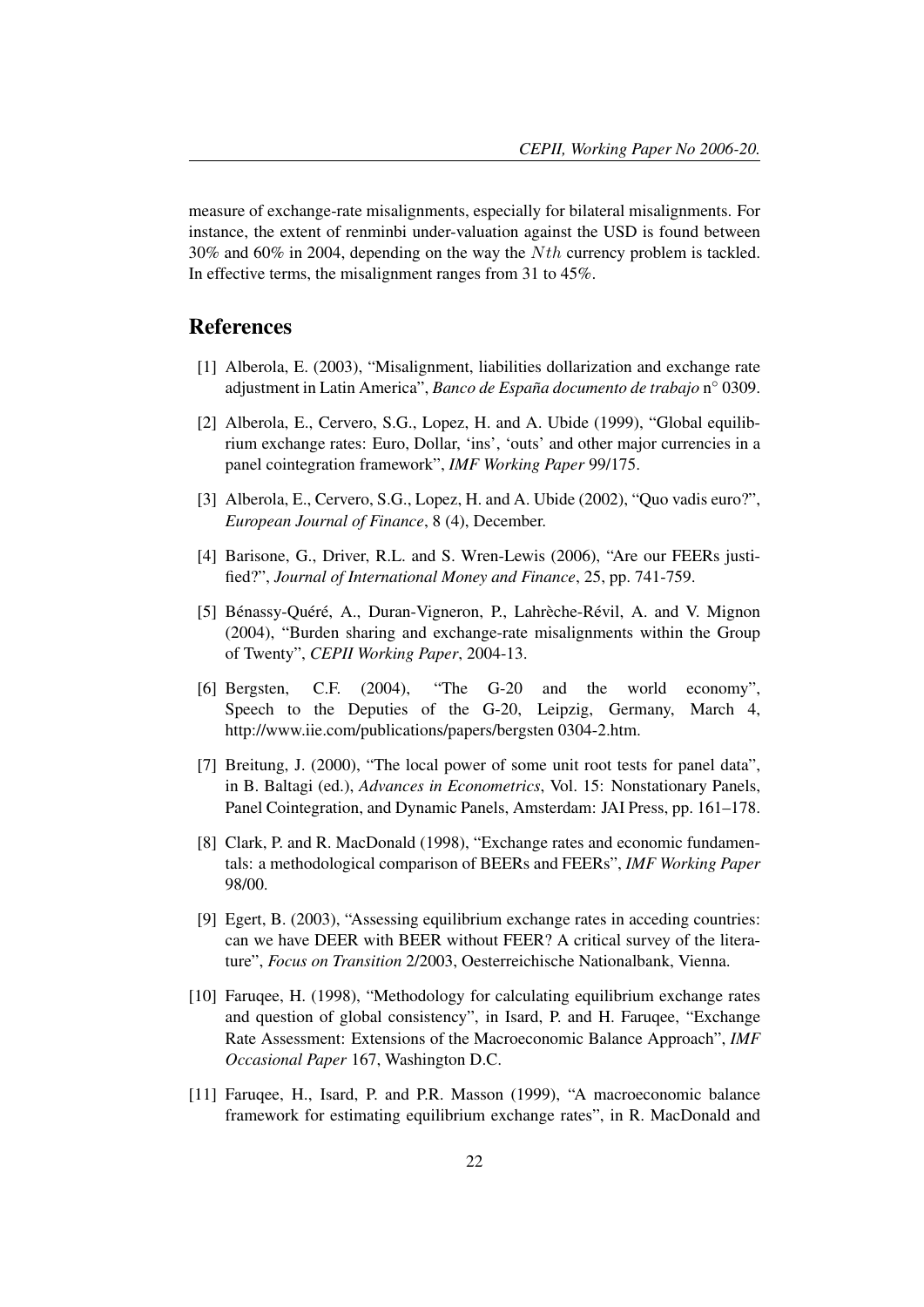J. Stein, eds., *Equilibrium Exchange Rates*, (Boston: Kluwer Academic Publishers).

- [12] Hadri, K. (2000), "Testing for unit roots in heterogeneous panel data", *Econometrics Journal*, 3, pp. 148-161.
- [13] Im, K.S., Pesaran, M.H. and Y. Shin (2003), "Testing for unit roots in heterogeneous panels", *Journal of Econometrics*, 115, pp. 53-74.
- [14] Kao, C. and M.H. Chiang (2000), "On the estimation and inference of a cointegrated regression in panel data", in B. Baltagi and C. Kao, eds, *Advances in Econometrics*, 15, pp.179-222, Elsevier Science.
- [15] Lane, P.R. and G.M. Milesi-Ferretti (2006), "The external wealth of nations mark II: Revised and extended estimates of foreign assets and liabilities", *IMF Working Paper* 06/69.
- [16] Levin, A. and C.F. Lin (1992), "Unit root tests in panel data: Asymptotic and finite sample properties", *Discussion Paper* 56, Department of Economics, University of California at San Diego.
- [17] Levin, A. and C.F. Lin (1993), "Unit root tests in panel data: New results", *Discussion Paper* 92-93, Department of Economics, University of California at San Diego.
- [18] Levin, A., Lin, C.F. and J. Chu (2002), "Unit root tests in panel data: Asymptotic and finite sample properties", *Journal of Econometrics*, 108, pp. 1-24.
- [19] MacDonald, R. (1997), "What determines the real exchange rate? The long and the short of it", *IMF Working Paper* 97/21, January.
- [20] Maddala, G. and S. Wu (1999), "A comparative study of unit root tests and a new simple test", *Oxford Bulletin of Economics and Statistics*, 61, pp. 631-652.
- [21] Maeso-Fernandez, F., Osbat, C. and B. Schnatz (2001), "Determinants of the euro real effective exchange rate: a BEER/PEER approach", *ECB Working Paper* No. 85, November.
- [22] Maeso-Fernandez, F., Osbat, C. and B. Schnatz (2004), "Towards the estimation of equilibrium exchange rates for CEE acceding countries: Methodological issues and a panel cointegration perspective", *ECB Working Paper* No. 353, April.
- [23] Mark, N. and D. Sul (2003), "Cointegration vector estimation by panel Dynamic OLS and long-run money demand", *Oxford Bulletin of Economics and Statistics*, 65, pp. 655-680.
- [24] O'Neill, J. and R. Hormats (2004), "The G8: Time for a change", *Global Economics Paper* No 112, Goldman Sachs.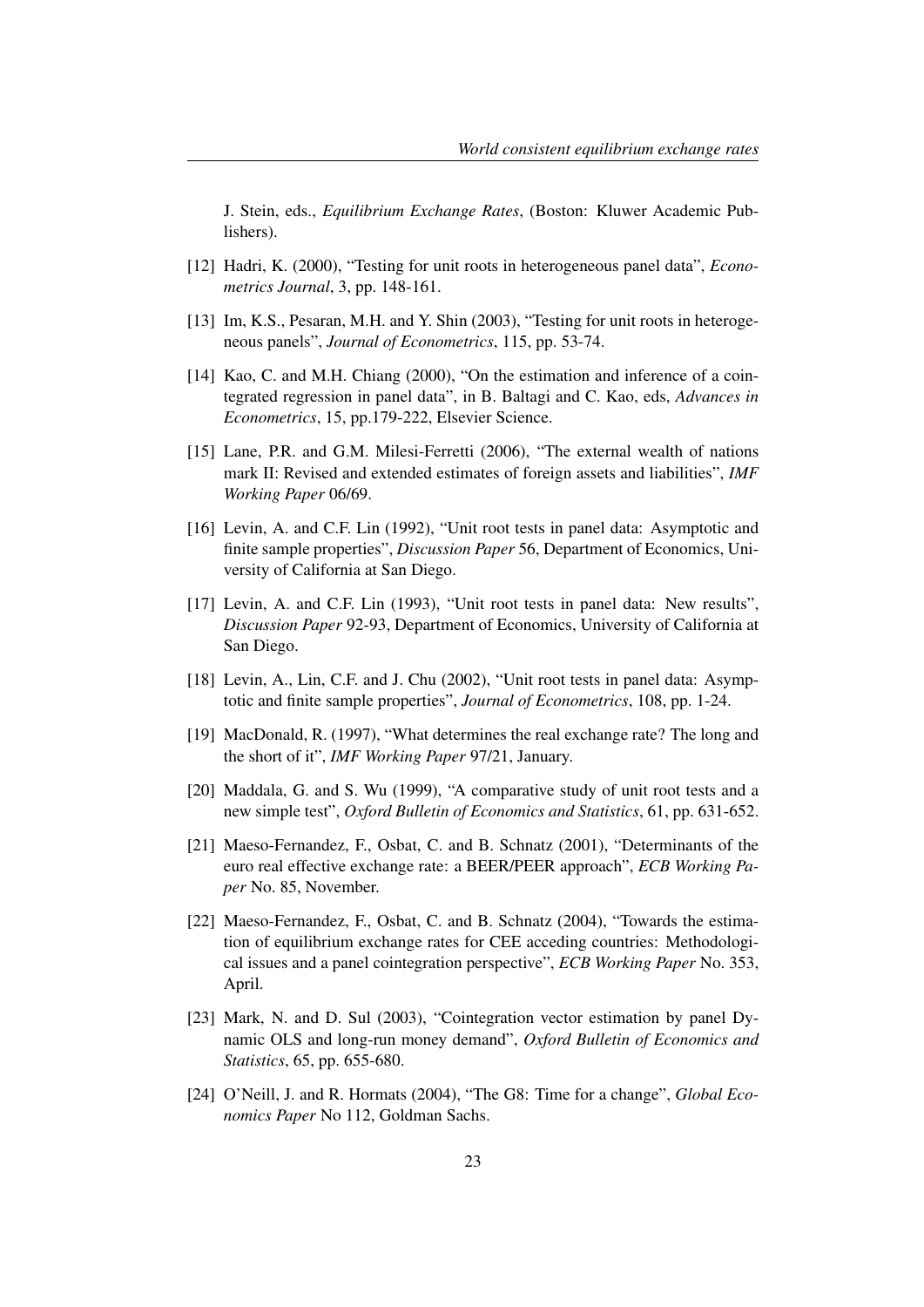- [25] Pedroni, P. (1997), "Panel cointegration, asymptotic and finite sample properties of pooled time series tests with an application to the PPP hypothesis: New results", *Working Paper in Economics*, Indiana University.
- [26] Pedroni, P. (1999), "Critical values for cointegration tests in heterogeneous panels with multiple regressors", *Oxford Bulletin of Economics and Statistics*, S1, 61, pp. 653-670.
- [27] Pedroni, P. (2004), "Panel cointegration. Asymptotic and finite sample properties of pooled time series tests with an application to the PPP hypothesis", *Econometric Theory*, 20, pp. 297-325.
- [28] Phillips, P.C.B. and B.E. Hansen (1990), "Statistical inference in instrumental variables regression with I(1) processes", *Review of Economic Studies*, 57, pp. 99-125.
- [29] Saikkonen, P. (1991), "Asymptotically efficient estimation of cointegrating regressions", *Econometric Theory*, 58, pp. 1-21.
- [30] Stock, J. and M. Watson (1993), "A simple estimator of cointegrating vectors in higher order integrated systems", *Econometrica*, 61, pp. 783-820.
- [31] Williamson, J. (1994), "Estimates of FEERs", in Williamson ed., *Estimating Equilibrium Exchange Rates*, Washington D.C: Institute for International Economics.
- [32] World Bank (1994), "China GNP per capita", *Report* No. 13580-CHA, World Bank.
- [33] Wren-Lewis, S. and R. Driver (1998), "Real exchange rates for the year 2000", *Policy Analyses in International Economics*, 54, Washington D.C: Institute for International Economics.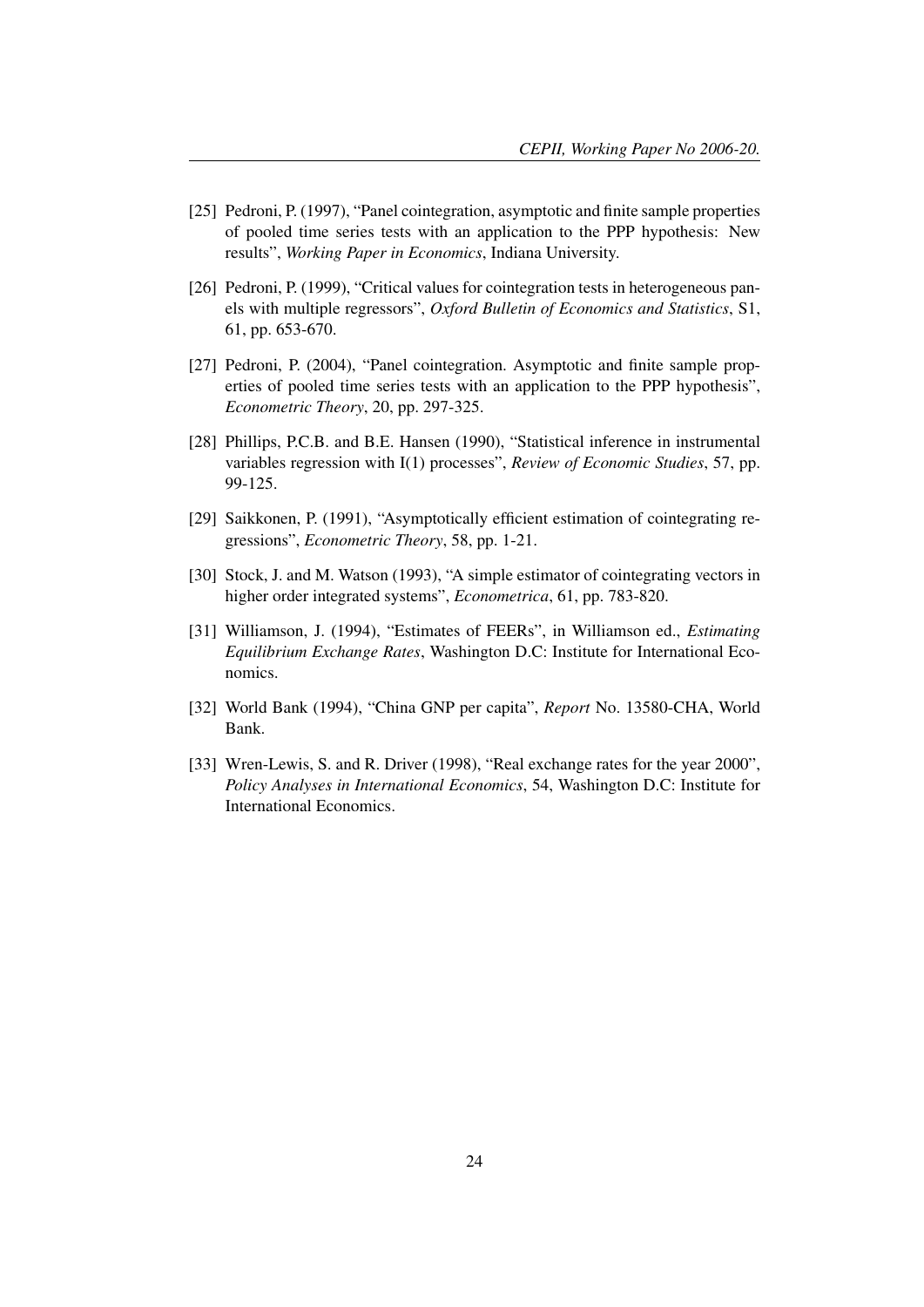## Data appendix

For the G20 countries, nominal exchange rates and CPIs are generally from the IMF, *International Financial Statistics*, lines rf and 64 respectively. For the Eurozone, we use Eurostat data. Concerning China before 1997, annual CPIs are from national sources and are linearly interpolated within years. Before 1994, Chinese nominal exchange rates are an average between the official exchange rate and market rate (Source: World Bank, 1994). Argentina and Brazil are also submitted to a special treatment: due to the hyperinflation those countries experienced at the beginning of the time sample, real exchange rates based on quarterly nominal exchange rates and CPI are highly volatile. Hence, we use the annual (linearly interpolated to yield quarterly data) real exchange rates provided by the CEPII-CHELEM database before 1995.Q1 for both countries. After 1995.Q1, real exchange rates are computed as for the other countries of the sample.

Concerning the rest of the world (RoW), we consider 64 countries representing 15.6% of world GDP in 2004 and listed in Table A.1. Together with our G20 countries, our sample covers 98.9% of world GDP in 2004. The CPI of the RoW is calculated as a weighted average of the CPIs of each of the 64 countries, which are taken from the World Bank (*World Development Indicators*).

Trade weights are calculated from the CEPII-CHELEM database (see the weighting matrix in Table A.2). Trade flows are harmonized in this database, so that exports and imports are consistent and total world trade is balanced. NFA positions are taken from the Lane and Milesi-Ferretti database (see Lane and Milesi-Ferretti, 2006). In the case of the Eurozone, before 1999, the NFA is calculated as the sum of the 12 Eurozone members as to 2004. The NFA of the RoW is calculated as the difference between the sum of all NFAs of the database and the sum of the NFAs of our G20 countries. These data are linearly interpolated to yield quarterly data.

PPIs are mostly from the IMF, *International Financial Statistics*, line 63. National sources for PPI were used for Turkey, Australia, the Eurozone and China. For the rest of the world, data are taken from World Bank (*World Development Indicators*). As for the CPI, PPI of the RoW is calculated as the weighted average of the PPIs of the 64 considered countries belonging to the RoW. Other authors have used the wholesale price index  $(WPI)$  as a proxy for tradable prices. This index takes into account the prices of a number of agricultural and industrial products at various production and distribution stages, and therefore includes imports and import duties. Consequently, the WPI is more general and more representative of the effective price level of traded goods; however it is not available for the whole set of G20 and rest of the world countries, and PPI was therefore preferred in this paper.

The CPI/PPI ratios and real exchange rate of the RoW are linearly interpolated.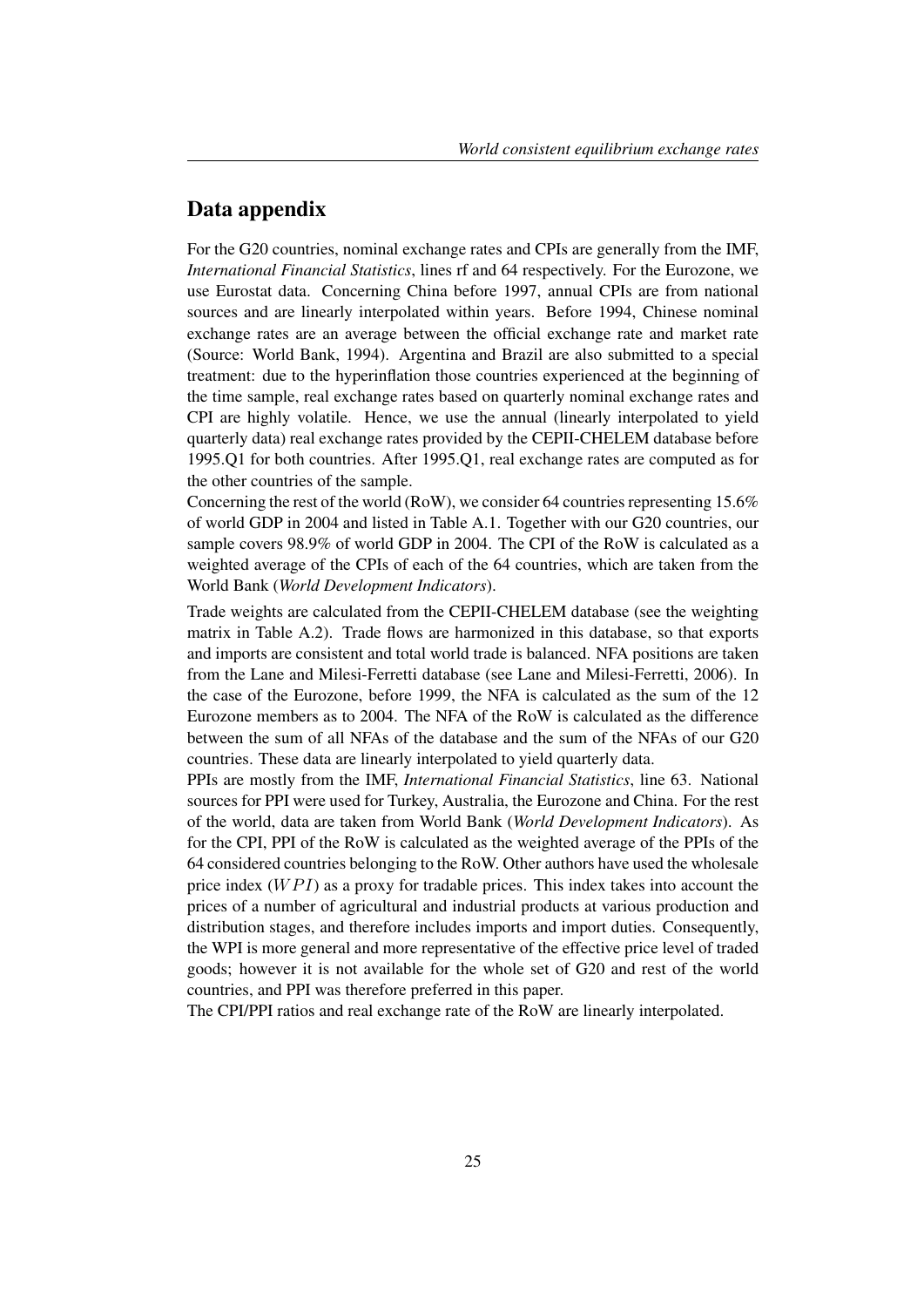| Algeria              | Dominican Rep. | Malawi           | Senegal                        |
|----------------------|----------------|------------------|--------------------------------|
| <b>Barbados</b>      | Ecuador        | Malaysia         | Seychelles                     |
| Bhutan               | Egypt          | <b>Mauritius</b> | Sri Lanka                      |
| <b>Bolivia</b>       | El Salvador    | Morocco          | St. Kitts and Nevis            |
| <b>Bostwana</b>      | Ethiopia       | Nepal            | St. Lucia                      |
| Burkina Faso         | Gabon          | Nicaragua        | St. Vincent and the Grenadines |
| Burundi              | Gambia         | Niger            | Suriname                       |
| Cameroon             | Ghana          | Nigeria          | Swaziland                      |
| Central African Rep. | Guatemala      | Norway           | Sweden                         |
| Chile                | Honduras       | Pakistan         | Thailand                       |
| Colombia             | Hungary        | Panama           | Togo                           |
| Congo                | Iran           | Papua New Guinea | Tonga                          |
| Costa Rica           | Jamaica        | Paraguay         | Trinidad and Tobago            |
| Cote d'Ivoire        | Jordan         | Philippines      | Uruguay                        |
| Denmark              | Kenya          | Rwanda           | Vanuatu                        |
| Dominica             | Madagascar     | Saudi Arabia     | Venezuela                      |

Table A.1: Composition of the "Rest of the World"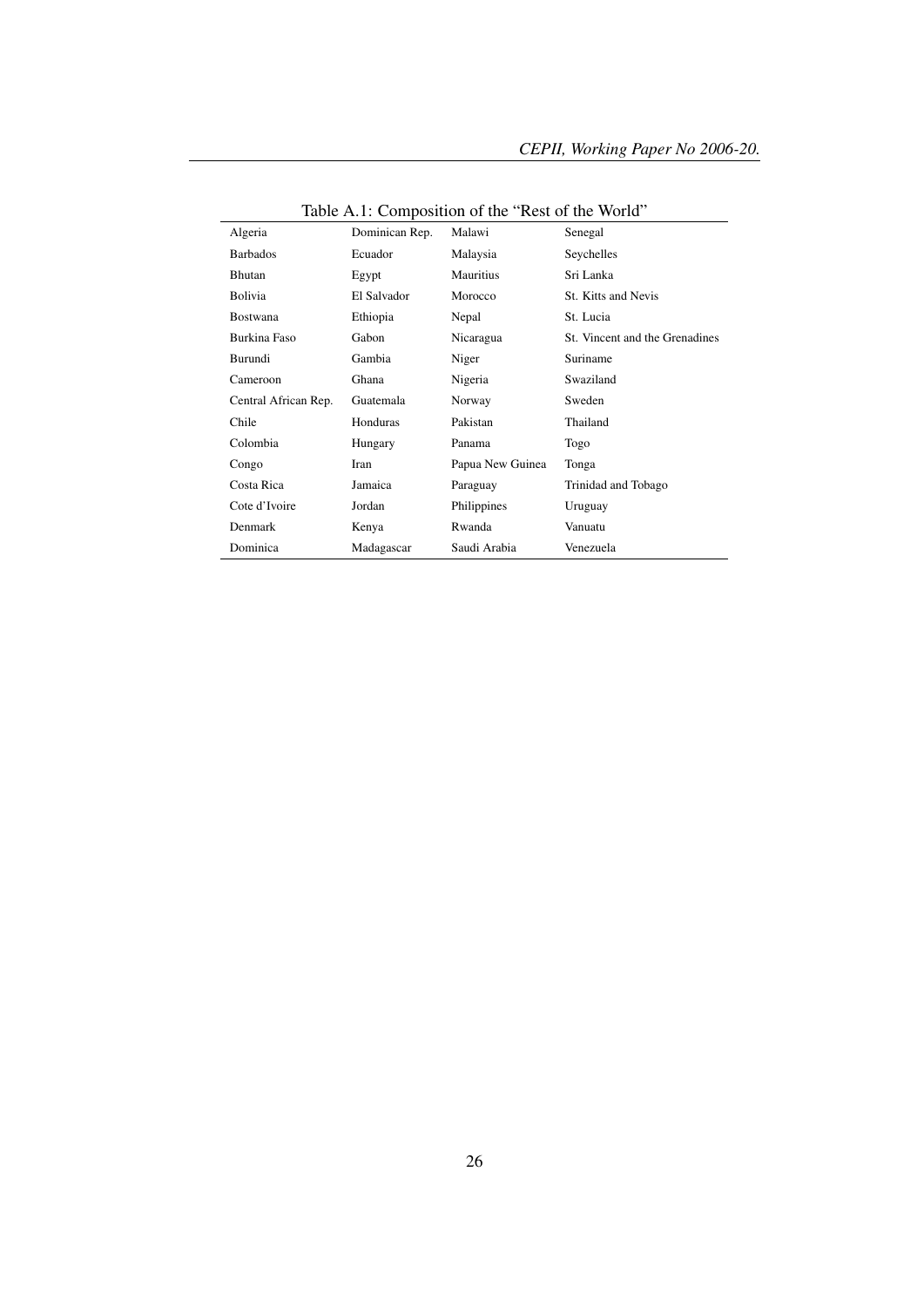#### **Table A.2: Weighting matrix (2003)**

ARG AUS BRA CAN CHN ZZM GBR IDN IND JPN KOR MEX ROW TUR USA ZAFARG 0.0000 0.0046 0.2484 0.0086 0.0809 0.2166 0.0160 0.0034 0.0161 0.0175 0.0145 0.0279 0.1922 0.0066 0.1410 0.0055AUS 0.0013 0.0000 0.0045 0.0164 0.1089 0.1486 0.0659 0.0314 0.0213 0.1728 0.0618 0.0051 0.2145 0.0023 0.1361 0.0104BRA 0.0908 0.0057 0.0000 0.0199 0.0707 0.2621 0.0348 0.0060 0.0079 0.0431 0.0249 0.0349 0.2153 0.0040 0.2617 0.0090CAN 0.0007 0.0045 0.0044 0.0000 0.0352 0.0582 0.0259 0.0021 0.0033 0.0315 0.0102 0.0217 0.0452 0.0010 0.7557 0.0013 CHN 0.0043 0.0198 0.0102 0.0233 0.0000 0.1631 0.0218 0.0115 0.0102 0.2015 0.0867 0.0119 0.1858 0.0040 0.2453 0.0051 ZZM 0.0045 0.0106 0.0148 0.0151 0.0639 0.0000 0.2012 0.0067 0.0117 0.0502 0.0188 0.0106 0.4046 0.0257 0.1547 0.0113 GBR 0.0010 0.0135 0.0057 0.0194 0.0246 0.5795 0.0000 0.0034 0.0109 0.0285 0.0096 0.0030 0.1588 0.0109 0.1179 0.0145 IDN 0.0013 0.0420 0.0063 0.0102 0.0849 0.1264 0.0220 0.0000 0.0277 0.2348 0.0856 0.0041 0.2337 0.0046 0.1134 0.0042 IND 0.0070 0.0317 0.0093 0.0178 0.0833 0.2452 0.0792 0.0308 0.0000 0.0507 0.0464 0.0076 0.1838 0.0083 0.1858 0.0202 JPN 0.0010 0.0328 0.0065 0.0218 0.2110 0.1340 0.0264 0.0334 0.0065 0.0000 0.0739 0.0078 0.2011 0.0025 0.2344 0.0080 KOR 0.0019 0.0275 0.0088 0.0165 0.2123 0.1176 0.0207 0.0285 0.0139 0.1730 0.0000 0.0094 0.1797 0.0046 0.1828 0.0047 MEX 0.0037 0.0023 0.0125 0.0357 0.0296 0.0673 0.0066 0.0014 0.0023 0.0185 0.0096 0.0000 0.0406 0.0005 0.7726 0.0006 ROW 0.0046 0.0169 0.0107 0.0141 0.0854 0.4729 0.0609 0.0147 0.0110 0.0922 0.0333 0.0069 0.0000 0.0140 0.1581 0.0044 TUR 0.0030 0.0036 0.0049 0.0055 0.0336 0.5573 0.0822 0.0053 0.0086 0.0200 0.0158 0.0016 0.1839 0.0000 0.0726 0.0050USA 0.0032 0.0107 0.0163 0.2161 0.1060 0.1704 0.0451 0.0066 0.0098 0.0967 0.0322 0.1344 0.1474 0.0037 0.0000 0.0046 ZAF 0.0035 0.0225 0.0155 0.0104 0.0610 0.3424 0.1524 0.0067 0.0294 0.0904 0.0229 0.0029 0.1109 0.0070 0.1255 0.0000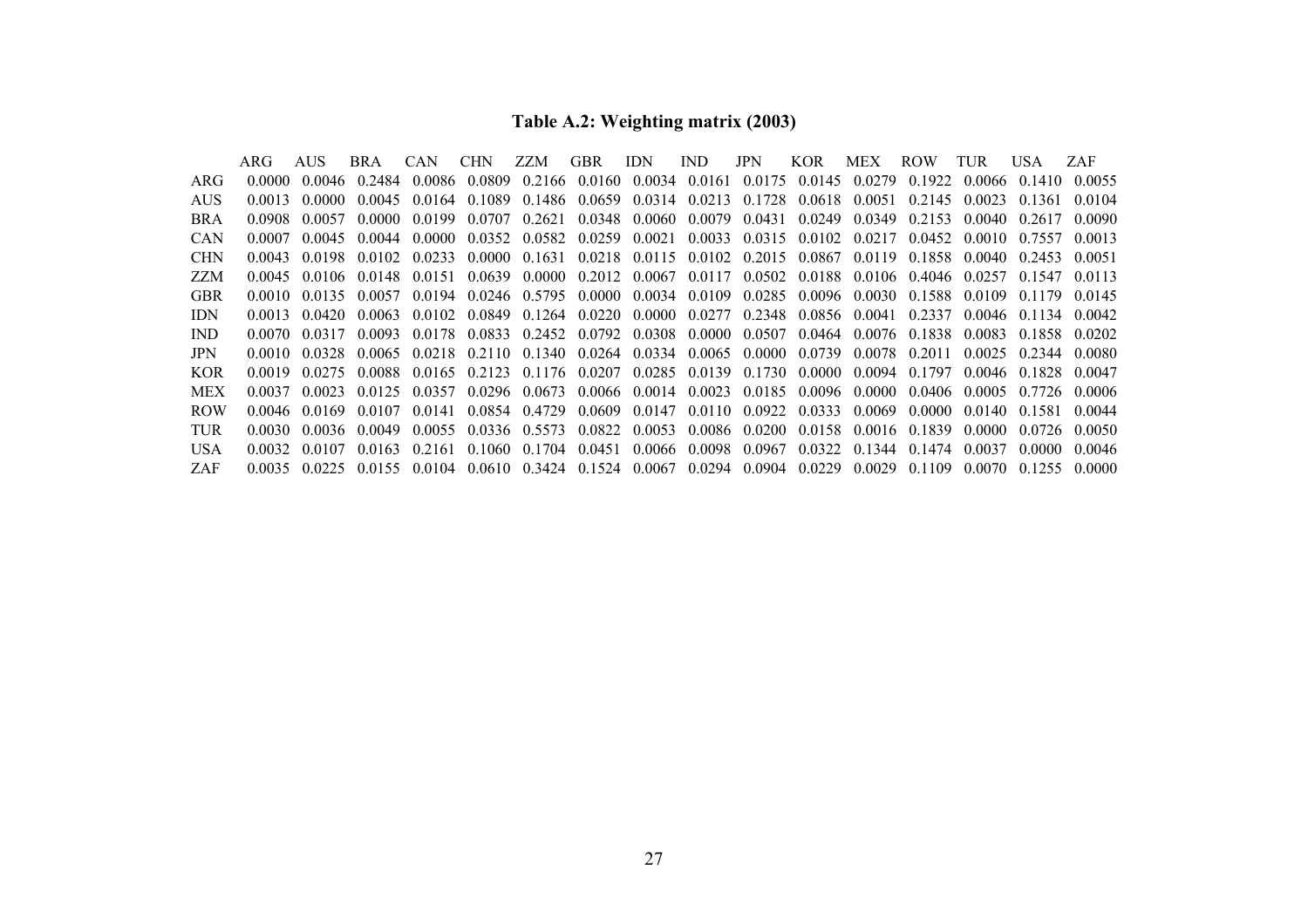## **Figures 1. REER, country-by-country estimation (with the RoW)**

Plain line: observed real effective exchange rate. Dashed line: equilibrium real effective exchange rate. Both are in logarithms.

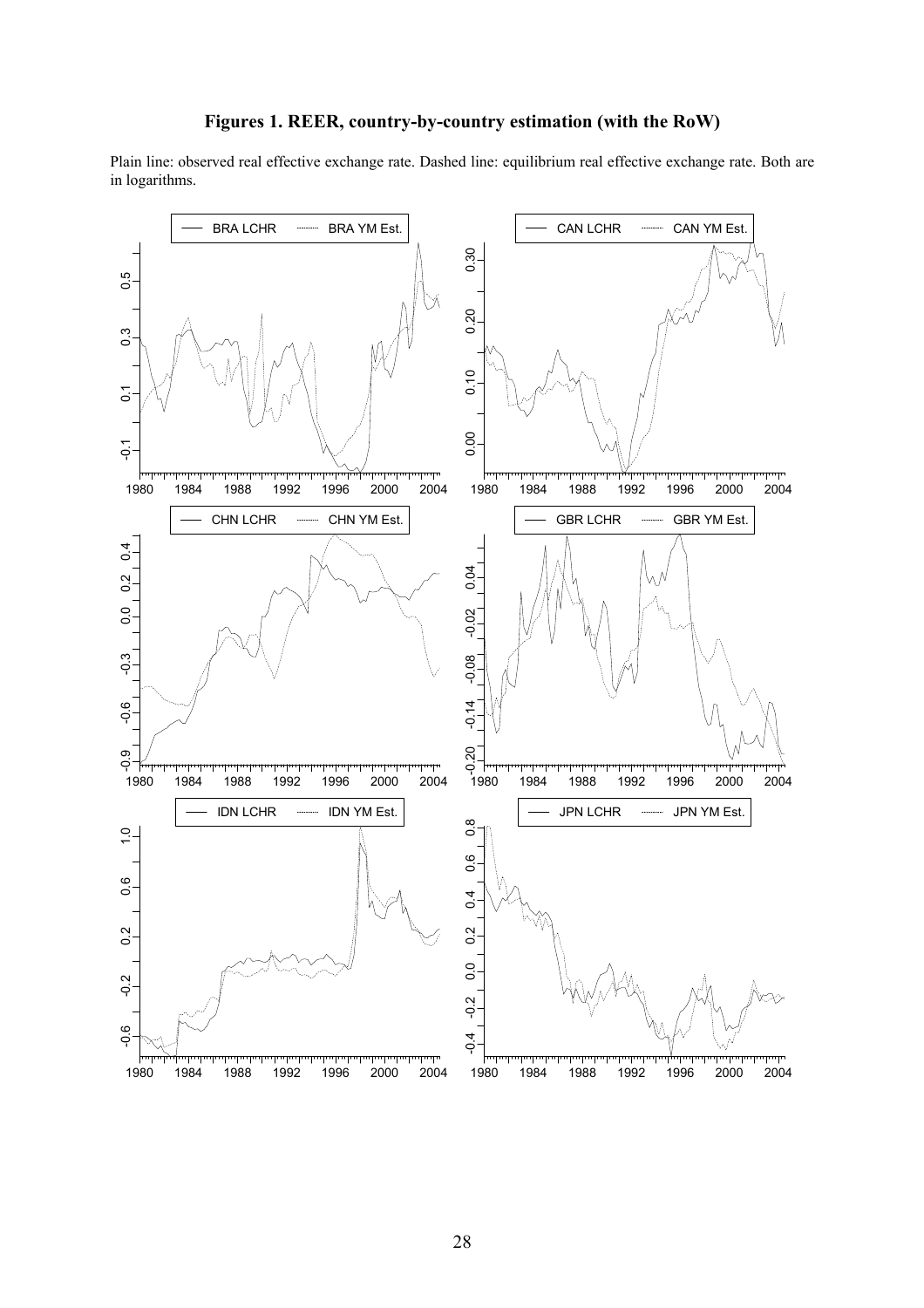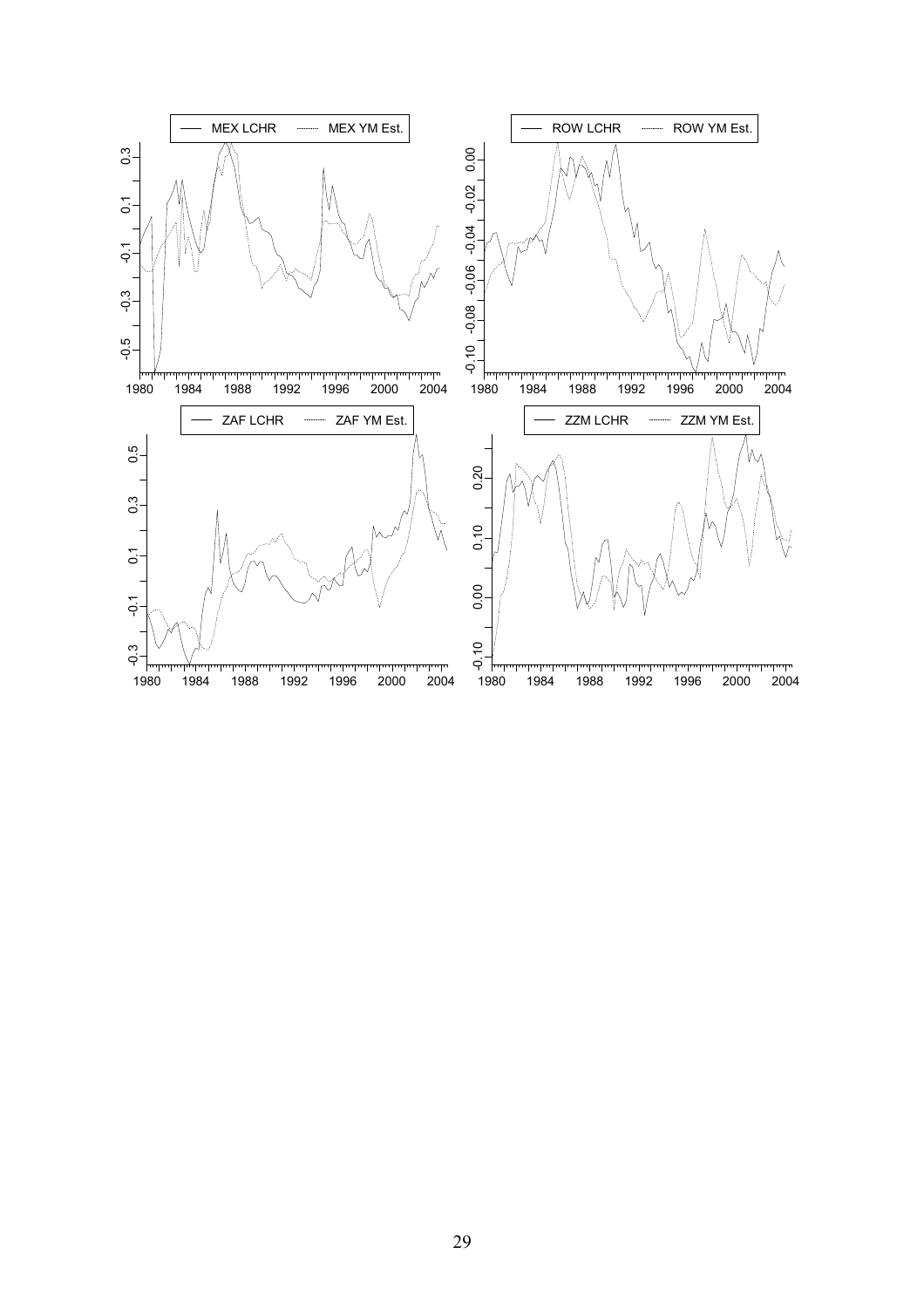## **Figures 2. REER, panel estimation (with the RoW)**

Plain line: observed real effective exchange rate. Dashed line: equilibrium real effective exchange rate. Both are in logarithms.

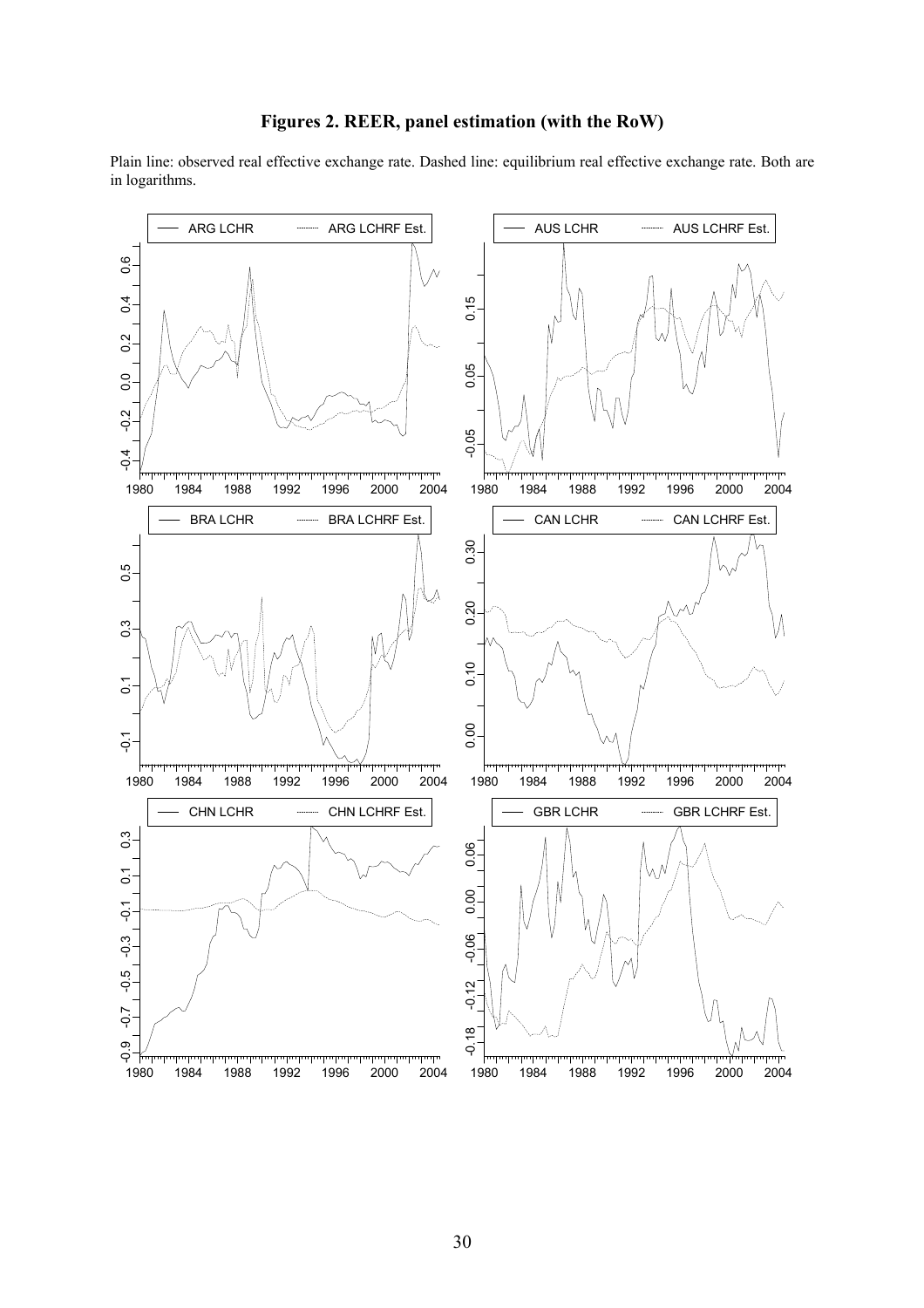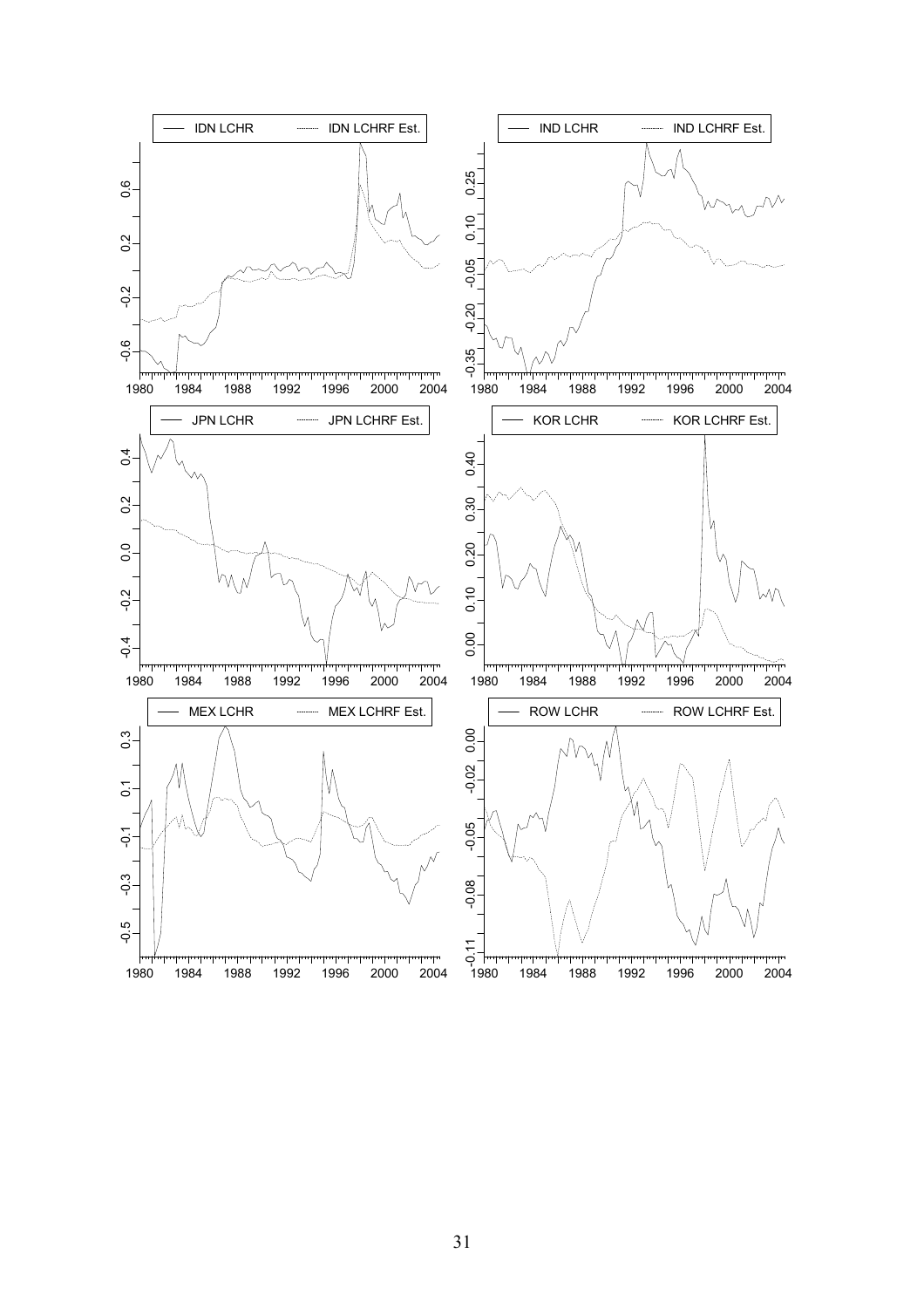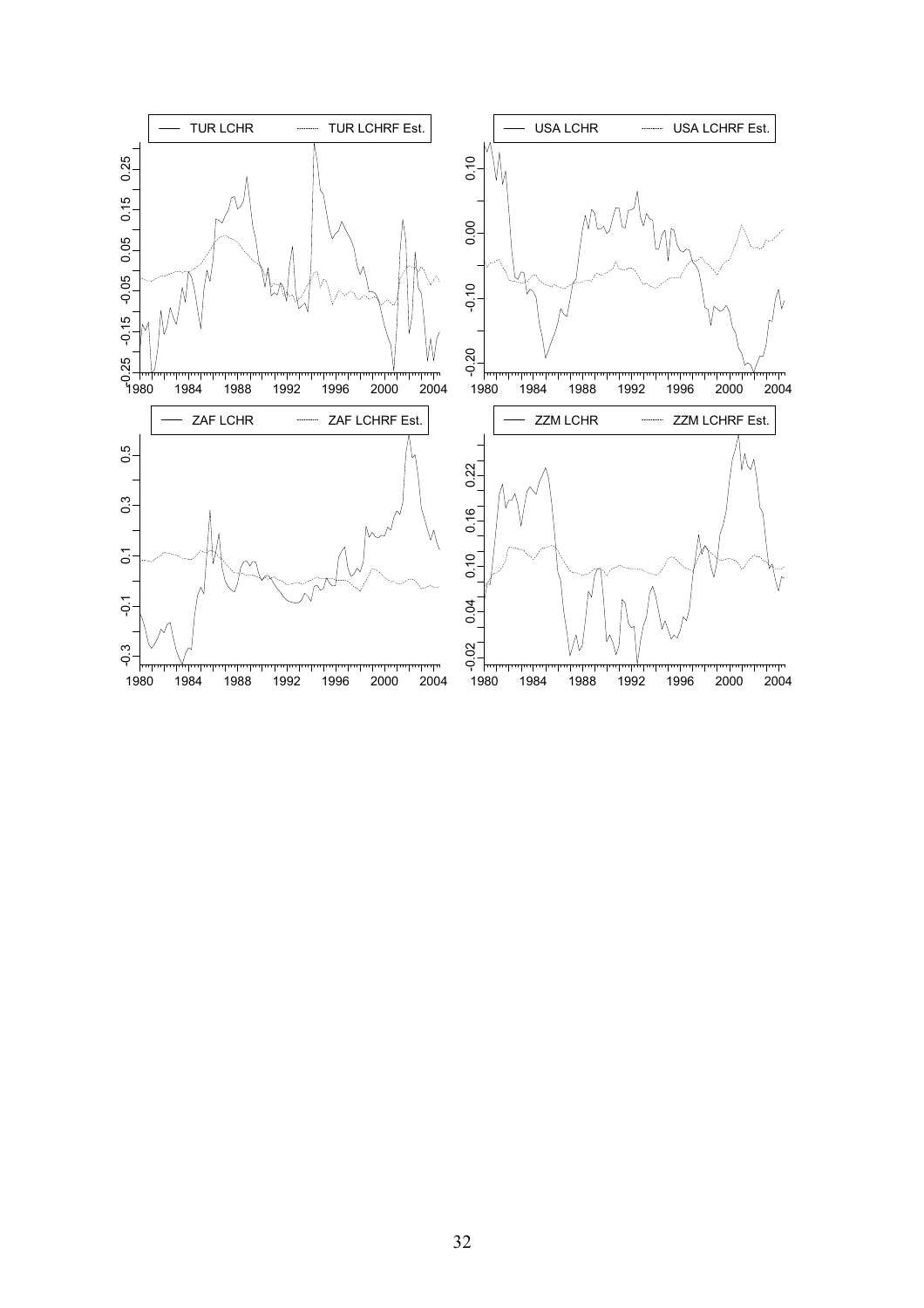## **LIST OF WORKING PAPERS RELEASED BY CEPII[1](#page-32-0)**

| No      | <b>Title</b>                                                                                     | <b>Authors</b>                            |
|---------|--------------------------------------------------------------------------------------------------|-------------------------------------------|
| 2006-19 | Institutions and bilateral asset holdings                                                        | V. Salins<br>& A. Bénassy-Quéré           |
| 2006-18 | <b>Vertical Production Networks: Evidence from France</b>                                        | M. Fouquin, L.<br>Nayman & L. Wagner      |
| 2006-17 | Import Prices, Variety and the Extensive Margin of<br>Trade                                      | G. Gaulier<br>& I. Méjean                 |
| 2006-16 | The Long Term Growth Prospects of the World<br>Economy: Horizon 2050                             | S. Poncet                                 |
| 2006-15 | Economic Integration in Asia: Bilateral Free Trade<br>Agreements Versus Asian Single Market      | M. H. Bchir<br>& M. Fouquin               |
| 2006-14 | Foreign Direct Investment in China: Reward or<br>Remedy?                                         | O. Havrylchyk<br>& S. Poncet              |
| 2006-13 | Short-Term Fiscal Spillovers in a Monetary Union                                                 | A. Bénassy-Quéré                          |
| 2006-12 | Can Firms' Location Decisions Counteract the<br>Balassa-Samuelson Effect?                        | I. Méjean                                 |
| 2006-11 | Who's Afraid of Tax Competition? Harmless Tax<br>Competition from the New European Member States | A. Lahrèche-Révil                         |
| 2006-10 | A Quantitative Assessment of the Outcome of the<br>Doha Development Agenda                       | Y. Decreux<br>& L. Fontagné               |
| 2006-09 | Disparities in Pension Financing in Europe: Economic<br>and Financial Consequences               | J. Château<br>& X. Chojnicki              |
| 2006-08 | Base de données CHELEM-BAL du CEPII                                                              | H. Boumellassa<br>& D. Ünal-Kesenci       |
| 2006-07 | Deindustrialisation and the Fear of Relocations in the<br>Industry                               | H. Boulhol<br>& L. Fontagné               |
| 2005-06 | Migration, Trade and Wages                                                                       | A. Hijzen & P. Wright                     |
| 2005-05 | <b>Institutional Determinants of Foreign Investment</b>                                          | A. Bénassy-Quéré,<br>M. Coupet & T. Mayer |
| 2005-04 | L'économie indienne : changements structurels et<br>perspectives à long terme                    | S. Chauvin &<br>F. Lemoine                |

<span id="page-32-0"></span> $\frac{1}{1}$ Working papers are circulated free of charge as far as stocks are available; thank you to send your request to CEPII, Sylvie Hurion, 9, rue Georges-Pitard, 75015 Paris, or by fax : (33) 01 53 68 55 04 or by e-mail Hurion@cepii.fr. Also available on: \\www.cepii.fr. Working papers with \* are out of print. They can nevertheless be consulted and downloaded from this website.

<sup>1</sup> Les documents de travail sont diffusés gratuitement sur demande dans la mesure des stocks disponibles. Merci d'adresser votre demande au CEPII, Sylvie Hurion, 9, rue Georges-Pitard, 75015 Paris, ou par fax : (33) 01 53 68 55 04 ou par e-mail Hurion@cepii.fr. Egalement disponibles sur : \\www.cepii.fr. Les documents de travail comportant \* sont épuisés. Ils sont toutefois consultable sur le web CEPII.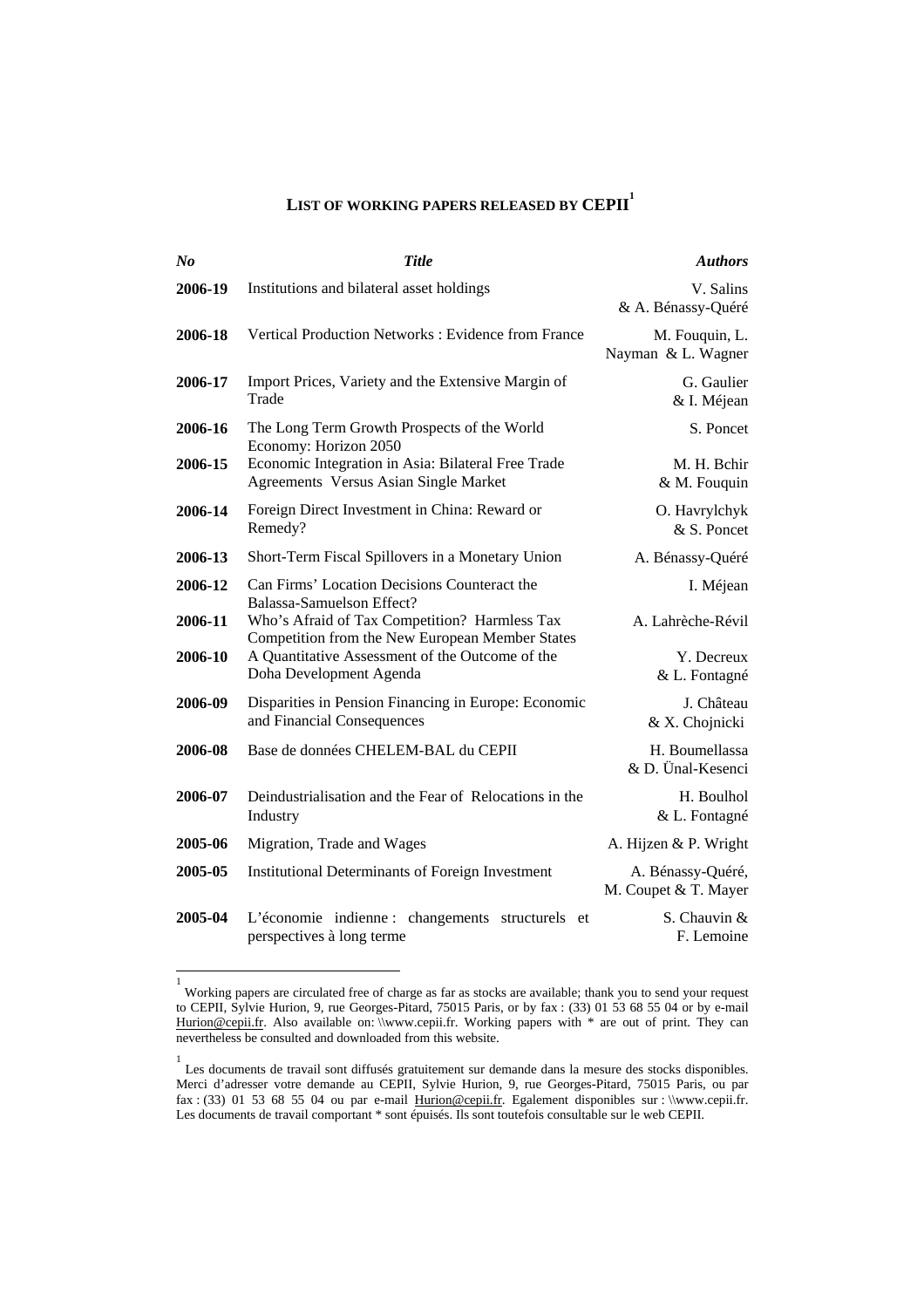| 2005-03 | Programme de travail du CEPII pour 2005                                                                                                                                 |                                                                             |
|---------|-------------------------------------------------------------------------------------------------------------------------------------------------------------------------|-----------------------------------------------------------------------------|
| 2005-02 | Market Access in Global and Regional Trade                                                                                                                              | T. Mayer<br>& S. Zignago                                                    |
| 2005-01 | Real Equilibrium Exchange Rate in China                                                                                                                                 | V. Coudert &<br>C. Couharde                                                 |
| 2004-22 | A Consistent, ad-valorem Equivalent Measure of<br>Applied Protection Across the World: The MacMap-<br><b>HS6</b> Database                                               | A. Bouët, Y. Decreux,<br>L. Fontagné, S. Jean<br>& D. Laborde               |
| 2004-21 | IMF in Theory: Sovereign Debts, Judicialisation and<br>Multilateralism                                                                                                  | J. Sgard                                                                    |
| 2004-20 | The Impact of Multilateral Liberalisation on European<br>Regions: a CGE Assessment                                                                                      | S. Jean & D. Laborde                                                        |
| 2004-19 | La compétitivité de l'agriculture et des industries<br>agroalimentaires dans le Mercosur et l'Union<br>européenne dans une perspective de libéralisation<br>commerciale | N. Mulder, A. Vialou,<br>B. David,<br>M. Rodriguez &<br>M. Castilho         |
| 2004-18 | Multilateral Agricultural Trade Liberalization: The<br>Contrasting Fortunes of Developinc Countries in the<br>Doha Round                                                | A. Bouët, J.C. Bureau,<br>Y. Decreux & S. Jean                              |
| 2004-17 | UK in or UK out? A Common Cycle Analysis<br>between the UK and the Euro Zone                                                                                            | J. Garnier                                                                  |
| 2004-16 | Regionalism and the Regionalisation of International<br>Trade                                                                                                           | G. Gaulier, S. Jean &<br>D. Ünal-Kesenci                                    |
| 2004-15 | The Stock-Flow Approach to the Real Exchange Rate<br>of CEE Transition Economies                                                                                        | B. Egert,<br>A. Lahrècche-Révil &<br>K. Lommatzsch                          |
| 2004-14 | Vieillissement démographique, épargne et retraite :<br>une analyse à l'aide d'un modèle d'équilibre général à<br>agents hétérogènes                                     | C. Bac & J. Chateau                                                         |
| 2004-13 | Burden Sharing and Exchange-Rate Misalignments<br>within the Group of Twenty                                                                                            | A. Bénassy-Quéré,<br>P. Duran-Vigneron,<br>A. Lahrèche-Révil &<br>V. Mignon |
| 2004-12 | Regulation and Wage Premia                                                                                                                                              | S. Jean & G. Nicoletti                                                      |
| 2004-11 | The Efficiency of Fiscal Policies: a Survey of the<br>Literature                                                                                                        | S. Capet                                                                    |
| 2004-10 | La réforme du marché du travail en Allemagne : les<br>enseignements d'une maquette                                                                                      | S. Capet                                                                    |
| 2004-09 | Typologie et équivalence des systèmes de retraites                                                                                                                      | P. Villa                                                                    |
| 2004-08 | South - South Trade: Geography Matters                                                                                                                                  | S. Coulibaly &<br>L. Fontagné                                               |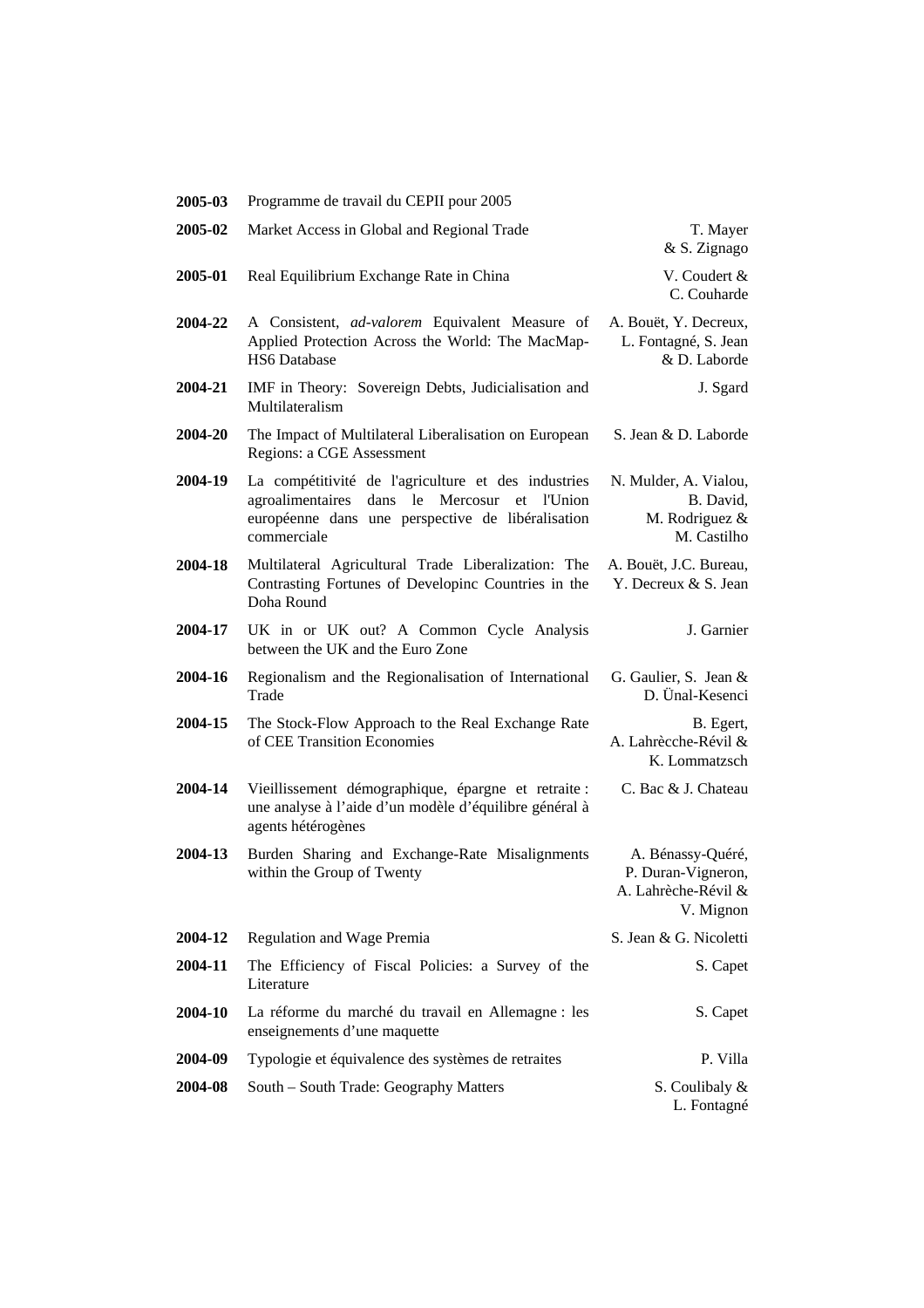| 2004-07 | Current Accounts Dynamics in New EU Members:<br>Sustainability and Policy Issues                   | P. Zanghieri                          |
|---------|----------------------------------------------------------------------------------------------------|---------------------------------------|
| 2004-06 | Incertitude radicale et choix du modèle                                                            | P. Villa                              |
| 2004-05 | Does Exchange Rate Regime Explain Differences in<br>Economic Results for Asian Countries?          | V. Coudert &<br>M. Dubert             |
| 2004-04 | Trade in the Triad: How Easy is the Access to Large<br>Markets?                                    | L. Fontagné, T. Mayer<br>& S. Zignago |
| 2004-03 | Programme de travail du CEPII pour 2004                                                            |                                       |
| 2004-02 | Technology Differences, Institutions and Economic<br>Growth: a Conditional Conditional Convergence | H. Boulhol                            |
| 2004-01 | Croissance et régimes d'investissement                                                             | P. Villa                              |